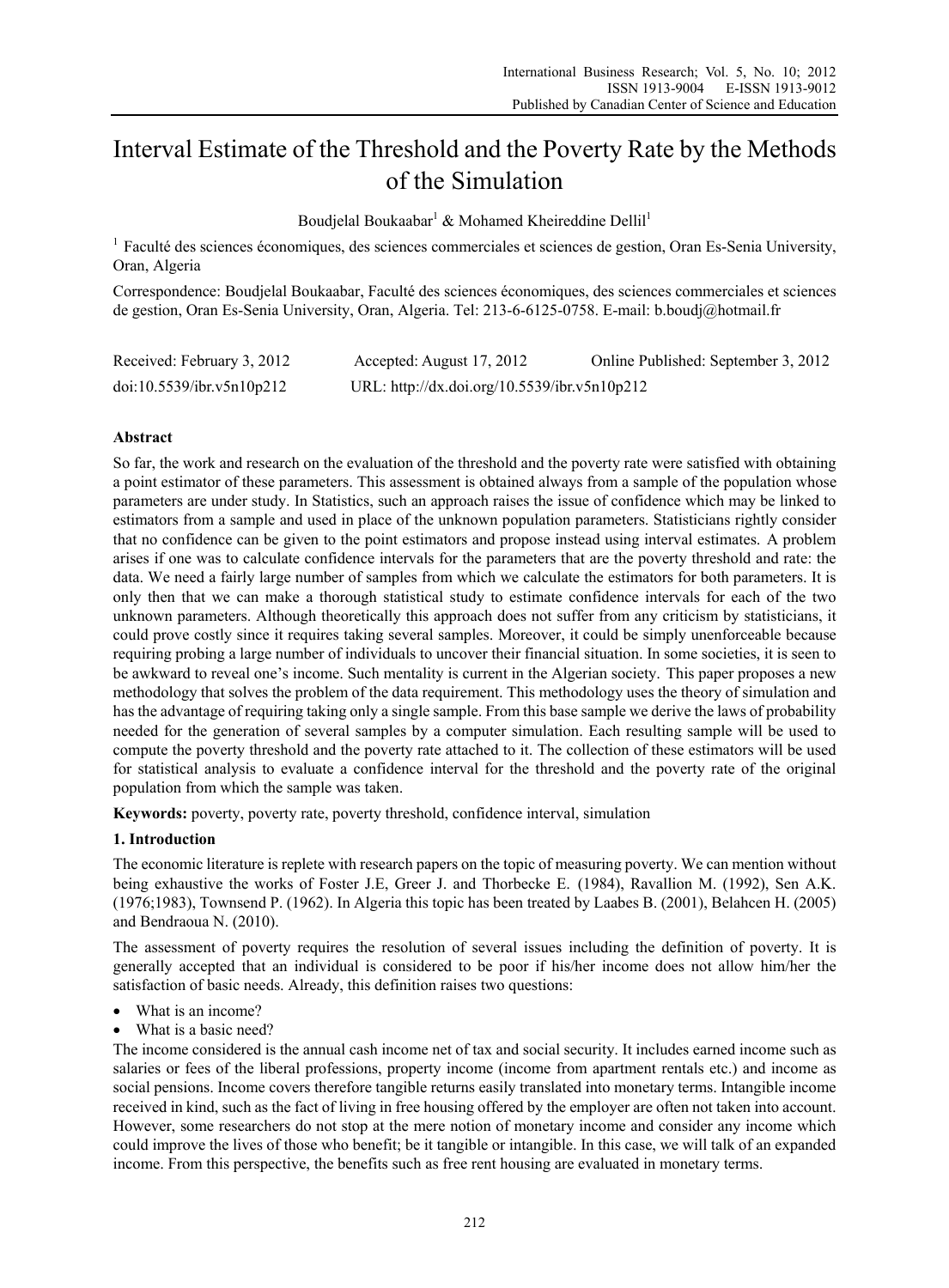The definition of poverty as advanced in the preceding paragraph considers individuals. However, the income, is often given or evaluated for the whole household. If young children generally do not receive income, they still remain poor if the parents are actually poor as we cannot consider the children as poor if their parents are wealthy. Hence the adoption of a simple principle: if a household is poor, all of its individuals are poor and are at the same level. Such a principle is used by Glaude M. and Moutardier M. (1994). Now, since the expenditure of a household is not sustained in the same way by all its members, it is necessary to introduce an equivalence scale. Thus the Oxford scale considers that the head of the household counts as one unit of consumption, the spouse if there is one accounts for 0.7 units and children account for 0.5 units. The INSEE, the French institute for statistics and economic studies has adopted a different scale.

Once a consensus is reached on the definition of the income to be considered, we have yet to find a critical value of the income below which we can say that the most basic needs are not met and therefore the individual who receives such an income is to be considered as poor. In other words, we are posing the problem of assessing the poverty threshold. There are three types of poverty thresholds: absolute, relative or subjective as explained by Goedhart T. et al (1977) and by Hourriez J.M, Legendre N. and Le Verre R. (2001).

A poverty threshold is called absolute if its determination involves the assessment of the costs of basic needs. The cost of food expenditure needed for survival in a healthy condition is estimated. To this estimator, we add the cost of non-food expenditures that are considered necessary for a decent life. Non-food expenditures include the cost of housing, health, education, transport etc... It goes without saying that determining the absolute threshold of poverty can be quite difficult. In addition, an absolute threshold of poverty for each country makes comparison between different countries impossible. For these reasons, other types of thresholds were developed. Note that the concept of absolute poverty line was developed by the U.S. in particular by Orshansky M. (1965).

A variant of the absolute poverty threshold was developed by the United Nations Program for Development in order to facilitate comparisons between different countries. A person is considered poor if his/her daily income is less than 1.25 dollars expressed in purchasing power parity.

Often, the poverty threshold is defined as a percentage of a parameter of the concentration of the income distribution. The concentration parameter most used is the median income and the percentage most often used is 50%, although Europe intend to use 60% of the median as the poverty threshold as reported by Chanbaz C. (1997).

A threshold is called subjective if its determination depends on the answers made by a sample of the population Such a definition is given by O'higgins M. (1980).

To estimate the poverty rate in a given population we take a representative sample of this population and we compute the percentage of people whose income is below the poverty threshold.

Once, the poverty rate measured, a question arises: given that this rate is a statistic derived from a sample to estimate the actual population rate of poverty, what is our confidence in this point estimator? Statistical theory answers this question: the confidence is null as a statistic may take any value in its domain of variation depending on our choice of individuals to be entered in the sample. For our confidence to grow, we should take as an estimator, not a single value of the poverty rate but a range of values for this variable.

In order to assess a range that ensures a certain level of confidence, we must study the law of distribution of the random variable rate of poverty. This study requires to have at our disposal a number of realizations of this variable. However, the evaluation of only one value of the poverty rate demand an entire sample of observations of the individual incomes. In the case of poverty measurement, it is very expensive not to say impossible to obtain several samples of information as critical as income. This is true for any society but it is even more true in our Algerian society. Hence the question to know whether there is another method to obtain more evaluations of the poverty rate without resorting to a multitude of samples.

To this question the simulation theory responds positively. Thanks to the simulation, we can continue our study of the poverty rate using only one sample of observations.

This paper develops a methodology based on simulation and statistical analysis to evaluate a confidence interval for the threshold and the poverty rate. The methodology is based on the derivation of the laws of probability distribution of the following variables:

- Income,

- The number household individuals,
- And the presence or absence of a spouse.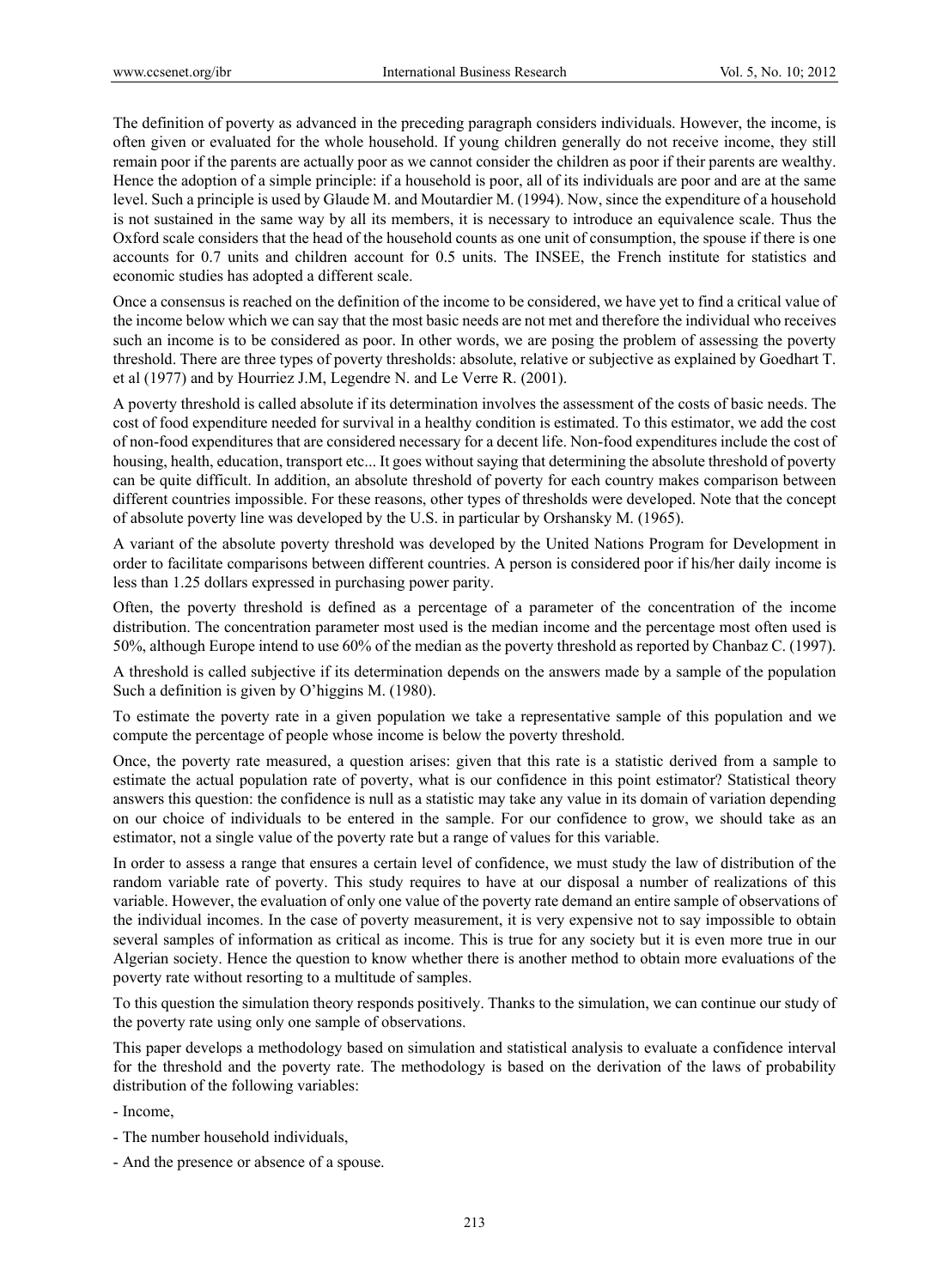This derivation is made from a sample of observations of the income. Once defined the laws of distribution, we generate by simulation a large number of samples in accordance with these laws. Each of these samples is used to evaluate a threshold and a poverty rate. A statistical study can finally be realized on the collection of statistics that are the threshold and the rate. From the study we can estimate confidence intervals for these statistics.

#### **2. Simulation Theory**

This section lays the theoretical foundations needed to write computer programs to perform the simulation. First, we must calculate the probabilities that underlie the generation of the observations. By observation we mean a ordained triplet: the total income of the household; the number of people in the household and last the marital status of the household head. For this, we group the observations of the sample by class of income and the number of individuals in the household into two separate tables. The first table holds the data relative to the households whose heads are married, the second one for the unmarried ones. For each table, the rows represent the income classes while the columns represent the number of people dependent on these heads of families.

| Classes | 0 dependent       | l dep.            | $2$ dep.          | . | n dep.   | class Total      |
|---------|-------------------|-------------------|-------------------|---|----------|------------------|
| Class 1 | $O_{10}$          | $O_{11}$          | $O_{12}$          |   | $O_{1n}$ | $\mathbf{O}_{1}$ |
| Class 2 | $O_{20}$          | $O_{21}$          | $\mathbf{O}_{22}$ |   | $O_{2n}$ | O <sub>2</sub>   |
| Class 3 | $O_{30}$          | $O_{31}$          | $O_{32}$          |   | $O_{3n}$ | $\mathbf{O}_{3}$ |
| .       |                   |                   |                   |   |          |                  |
| Class m | $O_{m0}$          | O <sub>m1</sub>   | $O_{m2}$          |   | $O_{mn}$ | O <sub>m</sub>   |
| Total   | $\mathbf{O}_{.0}$ | $\mathbf{O}_{.1}$ | $\mathbf{O}_2$    |   | $O_n$    | O.,              |

Table 1. Grouping of the raw observations

Classification of the observations by class of income and number of dependents.

We will use the following notation:

**I:** Index of an income class.

**m:** Number of income classes.

**n:** Number of columns or maximum number of dependent people.

**j:** index of a column representing a number of dependents.

**Oij**: number of heads of households whose income is included in class **i** and their number of dependents is equal to **j.**

**Oi.**: Total number of heads of households whose income is included in class **i**. It is obtained by summing over all columns j the  $O_{ii}$ 's for the **ith** class.

$$
\boldsymbol{O}_i = \sum_{j=0}^n \boldsymbol{O} \boldsymbol{ij} \quad \boldsymbol{i} = 1, 2, \dots \mathbf{m} \tag{1}
$$

**O.J**: Total number of heads of families with dependents **j.** It is obtained by summing over all rows **i** the **O ij**'s of a column **j.**

$$
O_j = \sum_{i=1}^m Oij \ j = 0, 1, 2, \dots n \tag{2}
$$

**O..:** Grand total can be calculated as the sum of all  $O_J$  or the sum of all  $O_i$ .

$$
\boldsymbol{0}.\boldsymbol{=}\sum_{i=1}^{m}\boldsymbol{0}\boldsymbol{i}.\boldsymbol{=}\sum_{j=0}^{n}\boldsymbol{0}.\boldsymbol{j}
$$
\n(3)

For the rest of our development, we shall note with a prime the variables relative to the table 1 concerning the married household heads while the variables of unmarried ones shall be noted normally. Thus we will note  $O_{ii}$ ,  $O_{i}$ ,  $\mathbf{O}_i$  and  $\mathbf{O}_i$  to refer to the table of unmarried heads. We note  $\mathbf{O}_{ij}$ ,  $\mathbf{O}_{i,j}$  and  $\mathbf{O}'$  to refer to the same variables in the table of married heads.

Once these two tables achieved, the probability theory necessary for the conduct of the simulation can be developed.

#### *2.1 Calculating the Probability of the Income Class*

For a given class **i**, we have  $O_i$ . Heads of families who are unmarried and  $O_i$  who are married. The total number of heads of families in the sample is equal to:

$$
N=\boldsymbol{0}.\boldsymbol{+}\boldsymbol{0}'.\tag{4}
$$

**pc i** the marginal probability of class **i** object of our attention is thus equal to: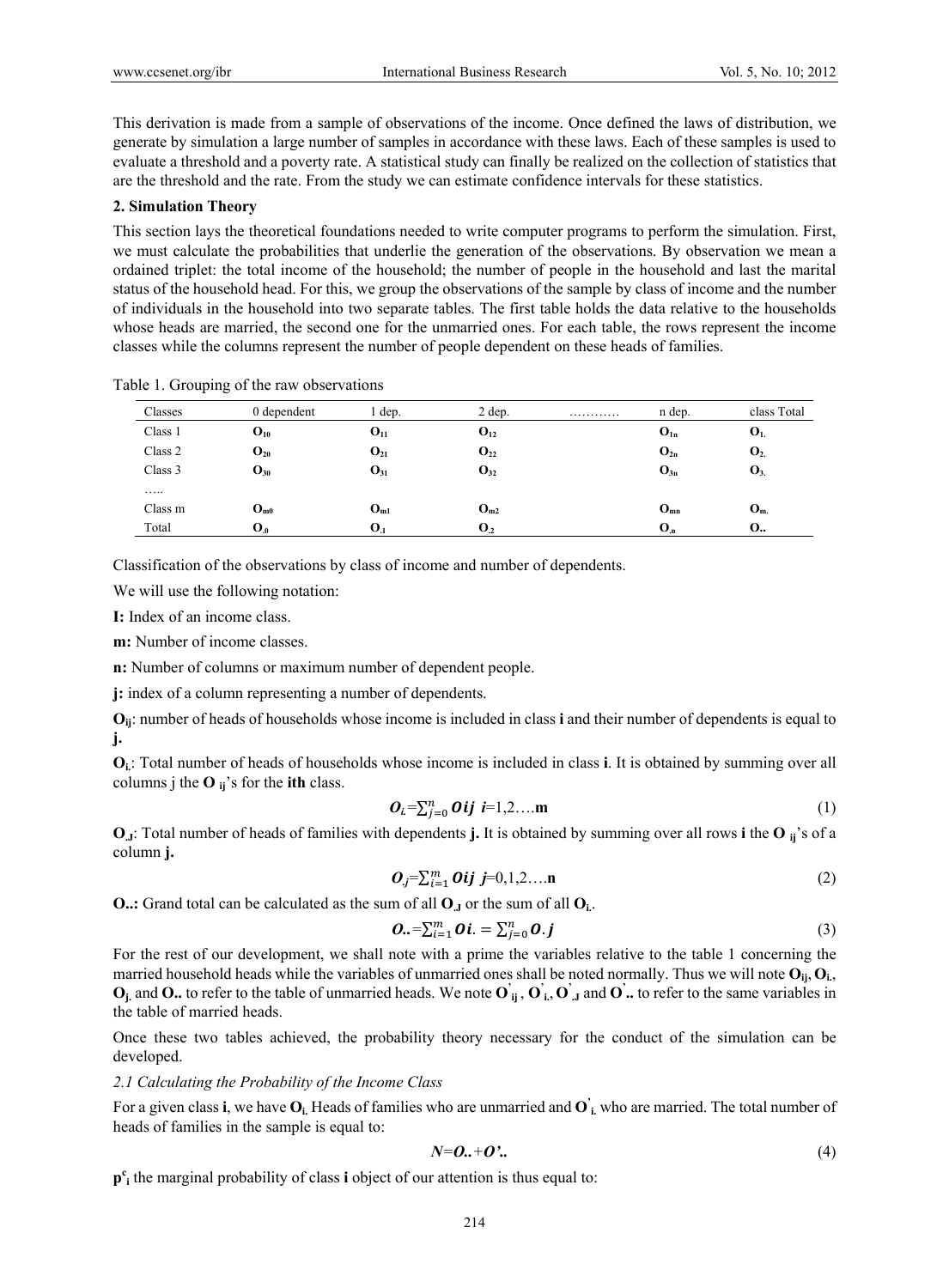$$
p^c_i = P[class\ i] = (0i. + 0'i)/N = (0i. + 0'I)/(0. + 0'.) i = 1,2...m
$$
 (5)

#### *2.2 Calculation of the Probability of the Marital Status*

The marginal probability of the marital status knowing the class **i** of income can be calculated as follows:

$$
p^{s'}_i = P[married|class \mathbf{i}] = \mathbf{O'i}/(\mathbf{O'i}+\mathbf{Oi}) \mathbf{i}=1,2,\dots \mathbf{m}
$$
 (6)

$$
p_{i}^{s} = P[non\, married|class\,ij] = \mathbf{0} \mathbf{i} / (\mathbf{0} \mathbf{i} + \mathbf{0} \mathbf{i}) \mathbf{i} = 1, 2, \dots \mathbf{m} \tag{7}
$$

Equation 7 above can also be deduced as:

$$
p^s_i = P[non\,|class\,i] = 1 - P[married|class\,i] = 1 - p^{s'}i
$$

#### *2.3 Calculation of the Probability of the Number of Dependents*

for the unmarried heads of household,  $p^e_{ij}$  is the probability that the number of dependents is equal to **j** given that the income of the household lies in class **i**. Similarly, let **p<sup>e</sup>**' **ij** be the probability of the same event when the marital status of household head is married.

$$
p^{e}_{ij} = Oij/O_{i} \ \ i = 1, 2, \dots m \ , \ j = 1, 2, \dots n \tag{8}
$$

$$
p^{e'}_{ij} = O'ij/O'i. \ i = 1, 2...m \ , \ j = 1, 2...n \tag{9}
$$

#### *2.4 Methods for Generating Different Probabilities*

Having determined how to calculate the probabilities  $p^c_i$ ,  $p^s_i$ ,  $p^s_i$ ,  $p^e_{ij}$  and  $p^{e'}_{ij}$ , we will see now how we can generate random variables that follow these laws of distribution. Suppose, we have chosen a person to enter the sample to be used to estimate the threshold and the poverty rate. For this, we need to know the income, the marital status and number of dependents of that person. We begin with the generation of income.

#### *2.5 Income Generation*

Income generation will be done in two steps. First we generate the income class in which the income will fall, then in a second phase we generate the income itself between the lower and upper bounds of the generated class.

#### 2.5.1 Determination of the Class

To determine the simulated income class, we use the tabular method of generating a random number as explained in Fishman G.S. (1978). First we calculate the cumulative probabilities for each class of income. Let  $P_1^c$  be the cumulative probability of class i:

$$
P^c_i = \sum_{j=1}^i p^c_i \, i = 1, 2, \dots \text{m} \tag{10}
$$

where  $p^c$ <sub>i</sub> is as given by equation 5.

| Class index i | Class Probability                      | Cumulative Probability                                                              |  |
|---------------|----------------------------------------|-------------------------------------------------------------------------------------|--|
|               | $p_1$                                  | $P^c_1 = p^c_1$                                                                     |  |
|               | $p_2$                                  | $\mathbf{P}^{\mathbf{c}}_2 = \mathbf{p}^{\mathbf{c}}_1 + \mathbf{p}^{\mathbf{c}}_2$ |  |
| $\cdots$      | $\cdots$                               |                                                                                     |  |
| m             | $\mathbf{D}^{\mathbf{C}}$ <sub>m</sub> | $P^{c}{}_{m} = p^{c}{}_{1} + p^{c}{}_{2} +  + p^{c}{}_{m} = 1$                      |  |

Table 2. Cumulative probabilities of the income classes

How to compute the cumulative probabilities of the income classes?

Let **X** be the random number given by the random number generator. **X** is uniformly distributed on the interval [0,1]. The tabular method considers that the value of **X** is actually the value of the cumulative probability of the class of income. So, the class **i \*** selected by the random number generator is the first class that satisfies the following condition:

$$
\boldsymbol{P}_{i^*1}^c < X \le \boldsymbol{P}_{i^*}^c \tag{11}
$$

Example: Let's suppose the value of  $X$  is 0.657.  $I^*$  is the index of the first class of income whose cumulative probability is greater than or equal to the value of **X.** 

#### 2.5.2 Income Determination

Once the income class known, we will have to assess more accurately the income of the household currently under study. We assume that the incomes in any class are uniformly distributed over the interval of that class. Since there are m income classes, each class interval is equal to: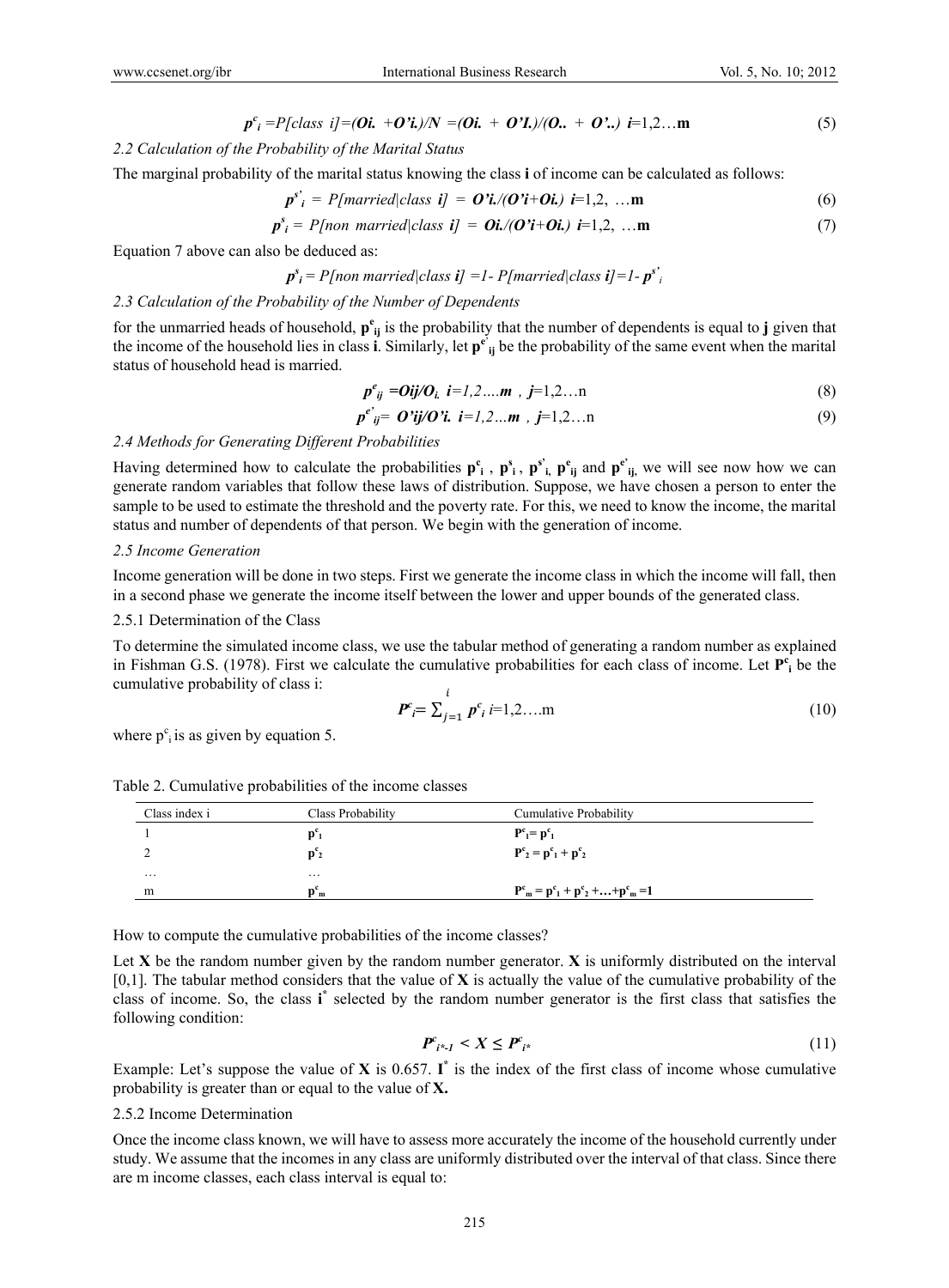$$
Interval = (maximum income - minimum income) / m \tag{12}
$$

Let  $\mathbf{a}_i$  be the lower limit of class **i** and  $\mathbf{b}_i$  its upper limit.

$$
a_i = \text{revenu minimum } +(i-1)^* \text{interval} \tag{13}
$$

$$
b_i = a_i + interval \tag{14}
$$

A random variable X follows the uniform distribution on the interval  $[a_i, b_i]$  which we note  $X \sim U(a_i, b_i)$  if its probability density function (PDF) is:

$$
P(X = R) = 1/(b_i - a_i) \text{ If } a_i \le R \le b_i, 0 \text{ otherwise}
$$
 (15)

And 
$$
P(X \le R) = \int_{ai}^{R} dx/(bi - ai) = (R - a_i)/(b_i - a_i)
$$
 (16)

The uniform law is one of the few laws of probability that can be easily simulated by inversion, see Fishman G.S. So, we will use this method to generate the income. The inversion method involves generating a random number and to equalize the number to the right side of the equation 16. Let **X** be a random number generated by the computer. Solving the following equation gives the value of R

$$
X = (R - a_i) / (b_i - a_i) \tag{17}
$$

That is:

$$
R = a_i + X^*(b_i - a_i) \tag{18}
$$

R is the desired income. Equation 18 gives the formula that translates into income the computer generated random number following the uniform distribution on the interval [**ai, bi**].

Let's review how the income generation has been achieved according to the law of distribution as determined from the sample. We proceed in two steps:

- 1. First we determine randomly a class of income. For this we generate a random number **X** which will be used to decide the class in which the income will fall. The class chosen is that which satisfies equation 11. Let i<sup>\*</sup> be the index of that particular class.
- 2. Once the class is known, we compute its lower and upper limits  $\mathbf{a}_{i^*}$  and  $\mathbf{b}_{i^*}$  according to equations 13 and 14. A second random number **X** is obtained and the desired income R is estimated using the equation 18.

Next, we need to evaluate the marital status of the household head.

# *2.6 The Determination of the Marital Status*

In probability theory, a random variable that can take a value among two values is said to follow Bernoulli's law of probability. Usually one of the two values is called a success and the other one is considered a failure. The probability of success is denoted p, that of the failure is denoted q with  $q = 1-p$ .

The most appropriate method to generate random numbers that follow the Bernoulli distribution with p as the probability of success is the so-called rejection method, of which Fishman G.S. gives a very thorough description. A random number **X** is generated by the computer. If **X** is less than or equal to the probability p, we recognize that we are dealing with a success. Otherwise we are dealing with a failure.

In our case, if we consider the fact of being married as a success, the probability of success p is simply  $p^{s'}$ <sub>i</sub> as calculated by equation 6. Hence, if the random number  $X$  given by the computer is less than or equal to  $p^{s'}$  the marital status obtained is "married", otherwise the status is "unmarried".

Finally, we need to see how to generate the number of people in the household.

#### *2.7 Generation of the Number of Dependents*

Equations 8 and 9 show us how to derive the probability associated with the number of dependent people knowing the class of income and the marital status of the head of a household. Again, we use the tabular method that we used to determine the income class.

Knowing the income class **i \*** and the marital status that have been selected by the computer, we can calculate the cumulative probabilities associated with the number of dependents of the household. Table 3 shows how to compute these cumulative probabilities for the married household heads and table 4 does the same thing for the unmarried household heads.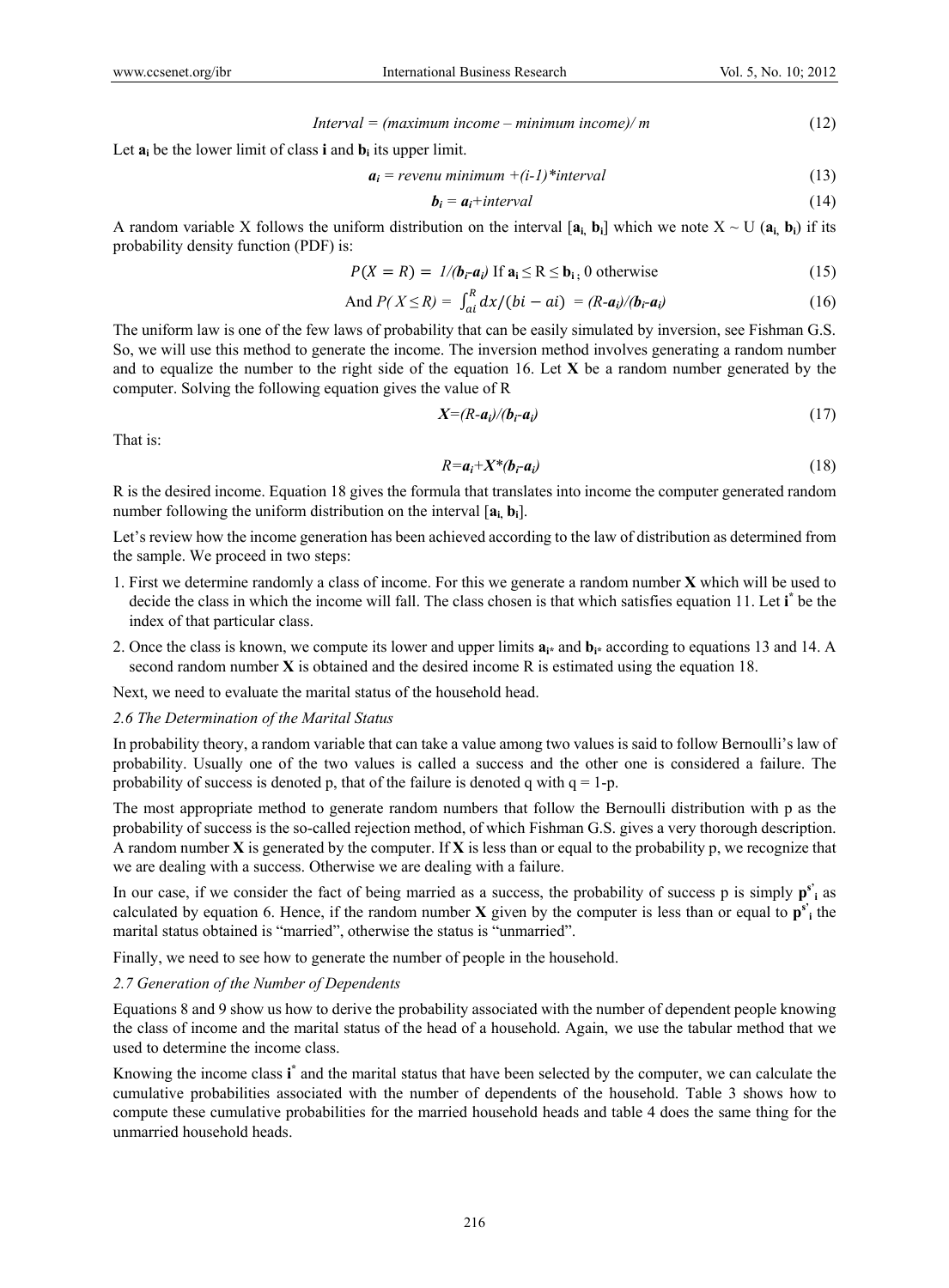Table 3. Cumulative probabilities of the number of dependents case of a married household head

| Number of Dependents i                                               |                                          |                                                                     | . |                                                                    |  |  |  |
|----------------------------------------------------------------------|------------------------------------------|---------------------------------------------------------------------|---|--------------------------------------------------------------------|--|--|--|
| P i*i                                                                | $\mathbf{p}^{\scriptscriptstyle -}$ i*0. | $\mathbf{p}^*$ i*1                                                  |   | i*n                                                                |  |  |  |
| De                                                                   | i*û                                      | ${\bf p}^{\rm e}$ <sub>i*0</sub> + ${\bf p}^{\rm e}$ <sub>i*1</sub> | . | $p^{e'}_{i^{*}0} + p^{e'}_{i^{*}1} + \ldots + p^{e'}_{i^{*}n} = 1$ |  |  |  |
| eta: Coloulation of aumulative probabilities. Case of a merried head |                                          |                                                                     |   |                                                                    |  |  |  |

Note: Calculation of cumulative probabilities. Case of a married head.

Table 4. Cumulative probabilities of the number of dependents case of a unmarried household head

| Number of dependents i |       |                                                                                                     | . |                                                                 |
|------------------------|-------|-----------------------------------------------------------------------------------------------------|---|-----------------------------------------------------------------|
|                        | D i*0 | $\mathbf{D}_{i^*1}$                                                                                 |   | P i*n                                                           |
| ne<br>.                | D`i*0 | $\mathbf{D}^{\mathrm{e}}_{\mathbf{i}*\mathbf{0}} + \mathbf{D}^{\mathrm{e}}_{\mathbf{i}*\mathbf{1}}$ | . | $p^{e}_{i^{*}0} + p^{e}_{i^{*}1} + \ldots + p^{e}_{i^{*}n} = 1$ |

Note: Calculation of cumulative probabilities. Case of an unmarried head.

Having calculated the cumulative probabilities associated with the number of dependents, generating a number of such individuals comes down to asking the computer to obtain a random number **X** and finding the value of **j\*** which satisfies the following condition:

 $P^{e'}_{i^{*}(j^{*}-1)}$  <  $X \leq P^{e'}_{i^{*}(j^{*})}$  If the marital status is «married» (19)

$$
P^e_{i^*(i^*-1)} < X \le P^e_{i^*(i^*)}
$$
 If the marital status is summarized.

Armed with these theoretical definitions, we can proceed to one or more simulations. It is the possibility of proceeding to more than one simulation that interests us in particular. For each simulation we obtain an estimate of the poverty threshold and an estimate of the poverty rate associated to this threshold. Allowing us to make a statistical analysis of the probability distribution of these variables. If a distribution law can be determined for each of the two variables, we will be able to establish a confidence interval for each with a desired level of confidence. With the use of simulation, we need no longer take several samples of observation: one sample will do.

#### **3. Application**

To start the simulation, we obtained a sample of 5374 observations. These observations were collected in a very large institutions that operate in Algeria and that employs more than 11000 agents. They are intent for example purpose only. Each observation is a triplet consisting of the marital status of the household head, the number of dependents and the household income. Table 5 shows a sample of the original data.

| number of dependents | <b>Marital Status</b> | Monthly Income |
|----------------------|-----------------------|----------------|
|                      | 1                     | 27554.80       |
| $\overline{4}$       | 1                     | 31330.19       |
| 6                    | 1                     | 36164.25       |
| 5                    | 1                     | 29977.30       |
| 5                    | 1                     | 33826.00       |
| 1                    | 1                     | 29168.51       |
| 3                    | 1                     | 27142.08       |
| 1                    | 1                     | 33441.75       |
| 1                    | 1                     | 29546.37       |
| $\overline{2}$       | 1                     | 34041.75       |
| $\overline{2}$       | 1                     | 33403.50       |
| 5                    | 1                     | 33083.75       |
| 1                    | 1                     | 26307.94       |
| $\overline{2}$       | 1                     | 33403.50       |
| 6                    | $\overline{0}$        | 35514.75       |
| 1                    | 1                     | 27870.36       |
| 1                    | 1                     | 32171.25       |
| $\overline{2}$       | 1                     | 30146.37       |
| $\overline{2}$       | 1                     | 34053.00       |
| 3                    | 1                     | 23633.25       |
| 10                   | 1                     | 33855.75       |
| 3                    | 1                     | 31144.50       |

Table 5. Some of the original data

Note: Marital status  $= 0$  for unmarried, 1 for married.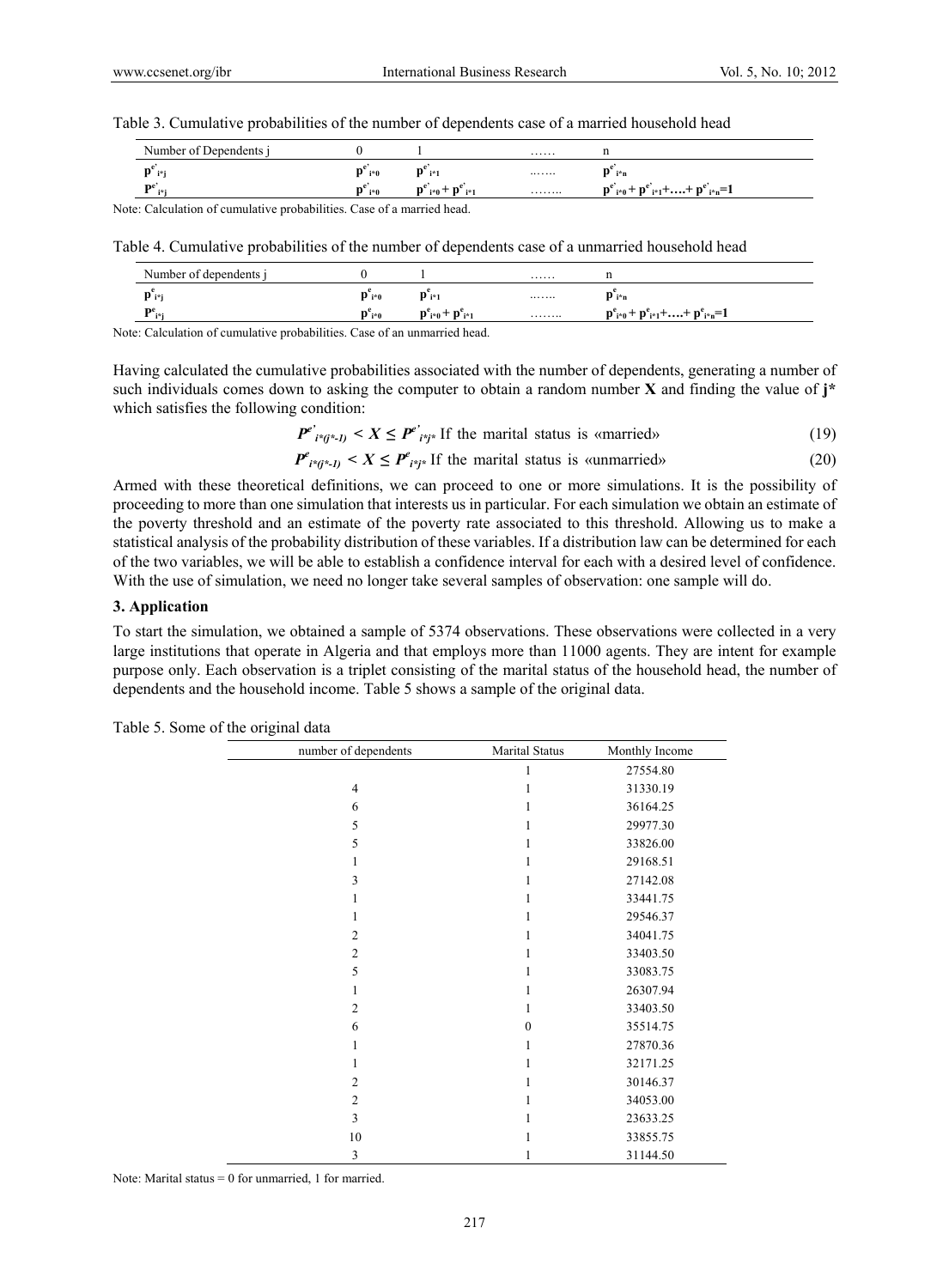Having obtained the original data, we start the process by classifying the observations according to the marital status. Once the data is divided into 2 categories, we need to group them by income class and marital status in order to achieve the tables for the  $O_{ij}$  and the  $O'_{ij}$  as defined by equations 1, 2 and 3. We chose to take a number of classes equal to 25 which ensures that the interclass interval is approximately 2000.00.

Tables 6 and 7 are the basis of the probabilities evaluation. First we calculate the probabilities of the income classes  $p^c$ <sub>i</sub> according to equation 5. In table 8 are given the probabilities of the different income classes.

| Class Limits |          |                  |                  |                  |                  |                  |                  | Number of dependent individuals |                  |                  |                  |                  |                  |                  |
|--------------|----------|------------------|------------------|------------------|------------------|------------------|------------------|---------------------------------|------------------|------------------|------------------|------------------|------------------|------------------|
| lower        | upper    | $\boldsymbol{0}$ | $\mathbf{1}$     | $\sqrt{2}$       | 3                | $\overline{4}$   | 5                | 6                               | 7                | 8                | 9                | 10               | 11               | total            |
| 5.50         | 2025.91  | $\mathbf{0}$     | 1                | $\tau$           | 11               | $\mathbf{0}$     | $\mathbf{0}$     | $\mathbf{0}$                    | $\boldsymbol{0}$ | $\mathbf{0}$     | $\mathbf{0}$     | $\overline{0}$   | $\overline{0}$   | 19               |
| 2025.91      | 4046.32  | $\boldsymbol{0}$ | $\boldsymbol{0}$ | $\boldsymbol{0}$ | $\boldsymbol{0}$ | $\tau$           | $\overline{c}$   | $\mathbf{1}$                    | $\boldsymbol{0}$ | $\boldsymbol{0}$ | $\boldsymbol{0}$ | $\overline{0}$   | $\boldsymbol{0}$ | 10               |
| 4046.32      | 6066.73  | $\boldsymbol{0}$ | $\boldsymbol{0}$ | $\boldsymbol{0}$ | $\boldsymbol{0}$ | $\boldsymbol{0}$ | $\boldsymbol{0}$ | $\boldsymbol{0}$                | $\boldsymbol{0}$ | $\boldsymbol{0}$ | $\boldsymbol{0}$ | $\boldsymbol{0}$ | $\boldsymbol{0}$ | $\boldsymbol{0}$ |
| 6066.73      | 8087.15  | $\mathbf{0}$     | $\mathbf{0}$     | $\boldsymbol{0}$ | $\mathbf{0}$     | $\mathbf{0}$     | $\mathbf{0}$     | $\mathbf{0}$                    | $\mathbf{0}$     | $\mathbf{0}$     | $\mathbf{0}$     | $\mathbf{0}$     | $\mathbf{0}$     | $\mathbf{0}$     |
| 8087.15      | 10107.56 | $\boldsymbol{0}$ | $\overline{c}$   | $\mathbf{1}$     | $\boldsymbol{0}$ | $\mathbf{1}$     | $\boldsymbol{0}$ | $\boldsymbol{0}$                | $\boldsymbol{0}$ | $\boldsymbol{0}$ | $\boldsymbol{0}$ | $\boldsymbol{0}$ | $\boldsymbol{0}$ | 4                |
| 10107.56     | 12127.97 | $\bf{0}$         | 26               | $\mathbf{1}$     | 3                | $\mathbf{1}$     | 1                | $\boldsymbol{0}$                | $\boldsymbol{0}$ | $\boldsymbol{0}$ | $\boldsymbol{0}$ | $\boldsymbol{0}$ | $\boldsymbol{0}$ | 32               |
| 12127.97     | 14148.38 | $\mathbf{0}$     | 42               | 28               | 15               | 12               | 3                | $\overline{c}$                  | $\boldsymbol{0}$ | $\boldsymbol{0}$ | $\mathbf{0}$     | $\overline{0}$   | $\boldsymbol{0}$ | 102              |
| 14148.38     | 16168.79 | $\boldsymbol{0}$ | 25               | 71               | 86               | 50               | 25               | $\overline{c}$                  | 2                | $\boldsymbol{0}$ | $\boldsymbol{0}$ | $\boldsymbol{0}$ | $\boldsymbol{0}$ | 261              |
| 16168.79     | 18189.21 | $\mathbf{0}$     | 15               | 56               | 64               | 64               | 65               | 14                              | 3                | $\boldsymbol{0}$ | $\mathbf{0}$     | $\overline{0}$   | $\boldsymbol{0}$ | 281              |
| 18189.21     | 20209.62 | $\boldsymbol{0}$ | 19               | 52               | 78               | 73               | 39               | 11                              | 2                | $\mathbf{1}$     | $\mathbf{0}$     | $\boldsymbol{0}$ | $\boldsymbol{0}$ | 275              |
| 20209.62     | 22230.03 | $\bf{0}$         | 9                | 22               | 27               | 40               | 41               | 6                               | 2                | $\boldsymbol{0}$ | $\boldsymbol{0}$ | $\boldsymbol{0}$ | $\boldsymbol{0}$ | 147              |
| 22230.03     | 24250.44 | $\boldsymbol{0}$ | 14               | 32               | 34               | 16               | 18               | 5                               | $\mathbf{1}$     | $\boldsymbol{0}$ | $\mathbf{0}$     | $\boldsymbol{0}$ | $\boldsymbol{0}$ | 120              |
| 24250.44     | 26270.85 | $\boldsymbol{0}$ | 16               | 36               | 37               | 55               | 21               | $\overline{c}$                  | $\mathbf{1}$     | $\boldsymbol{0}$ | $\boldsymbol{0}$ | $\boldsymbol{0}$ | $\boldsymbol{0}$ | 168              |
| 26270.85     | 28291.26 | $\mathbf{0}$     | 28               | 78               | 67               | 47               | 40               | 16                              | 2                | $\boldsymbol{0}$ | $\mathbf{0}$     | $\mathbf{0}$     | $\bf{0}$         | 278              |
| 28291.26     | 30311.67 | $\boldsymbol{0}$ | 20               | 127              | 171              | 111              | 39               | 9                               | 3                | $\overline{c}$   | $\boldsymbol{0}$ | $\mathbf{1}$     | $\boldsymbol{0}$ | 483              |
| 30311.67     | 32332.09 | $\boldsymbol{0}$ | 48               | $\bf 88$         | 142              | 224              | 120              | 22                              | 5                | $\mathbf{1}$     | $\boldsymbol{0}$ | $\boldsymbol{0}$ | $\boldsymbol{0}$ | 650              |
| 32332.09     | 34352.50 | $\mathbf{0}$     | 14               | 119              | 240              | 266              | 129              | 36                              | 13               | $\sqrt{2}$       | $\mathbf{0}$     | $\boldsymbol{0}$ | $\mathbf{1}$     | 820              |
| 34352.50     | 36372.91 | $\boldsymbol{0}$ | 22               | 48               | 91               | 147              | 166              | 91                              | 20               | 6                | $\boldsymbol{0}$ | $\boldsymbol{0}$ | $\boldsymbol{0}$ | 591              |
| 36372.91     | 38393.32 | $\mathbf{0}$     | 15               | 74               | 104              | 102              | 63               | 25                              | 11               | 2                | $\mathbf{0}$     | $\mathbf{0}$     | $\boldsymbol{0}$ | 396              |
| 38393.32     | 40413.73 | $\boldsymbol{0}$ | $\tau$           | 24               | 86               | 91               | 88               | 27                              | 7                | $\boldsymbol{0}$ | $\mathbf{0}$     | $\boldsymbol{0}$ | $\boldsymbol{0}$ | 330              |
| 40413.73     | 42434.14 | $\boldsymbol{0}$ | 6                | 5                | 10               | 21               | 13               | 13                              | 4                | $\boldsymbol{0}$ | $\boldsymbol{0}$ | $\boldsymbol{0}$ | $\boldsymbol{0}$ | $72\,$           |
| 42434.14     | 44454.55 | $\mathbf{0}$     | $\overline{4}$   | 10               | $\tau$           | $\overline{2}$   | $\overline{c}$   | 6                               | $\boldsymbol{0}$ | $\boldsymbol{0}$ | $\mathbf{0}$     | $\overline{0}$   | $\boldsymbol{0}$ | 31               |
| 44454.55     | 46474.96 | $\boldsymbol{0}$ | $\overline{c}$   | 1                | 5                | 10               | $\mathbf{1}$     | $\mathbf{1}$                    | $\boldsymbol{0}$ | $\boldsymbol{0}$ | $\mathbf{0}$     | $\boldsymbol{0}$ | $\boldsymbol{0}$ | $20\,$           |
| 46474.97     | 48495.38 | $\mathbf{0}$     | $\boldsymbol{0}$ | $\overline{2}$   | $\overline{c}$   | 5                | 3                | $\boldsymbol{0}$                | $\boldsymbol{0}$ | $\boldsymbol{0}$ | $\mathbf{0}$     | $\mathbf{0}$     | $\boldsymbol{0}$ | 12               |
| 48495.38     | 50515.79 | $\mathbf{0}$     | $\boldsymbol{0}$ | $\boldsymbol{0}$ | $\mathbf{0}$     | $\mathbf{1}$     | $\overline{c}$   | $\boldsymbol{0}$                | $\boldsymbol{0}$ | $\boldsymbol{0}$ | $\mathbf{0}$     | $\mathbf{0}$     | $\boldsymbol{0}$ | 3                |
| Total        |          | $\boldsymbol{0}$ | 335              | 882              | 1280             | 1346             | 881              | 289                             | 76               | 14               | $\boldsymbol{0}$ | $\mathbf{1}$     | $\mathbf{1}$     | 5105             |

Table 6. Distribution of the **O' ij** for married household heads

Note: Grouping of the data by income class and number of dependents for the married household heads.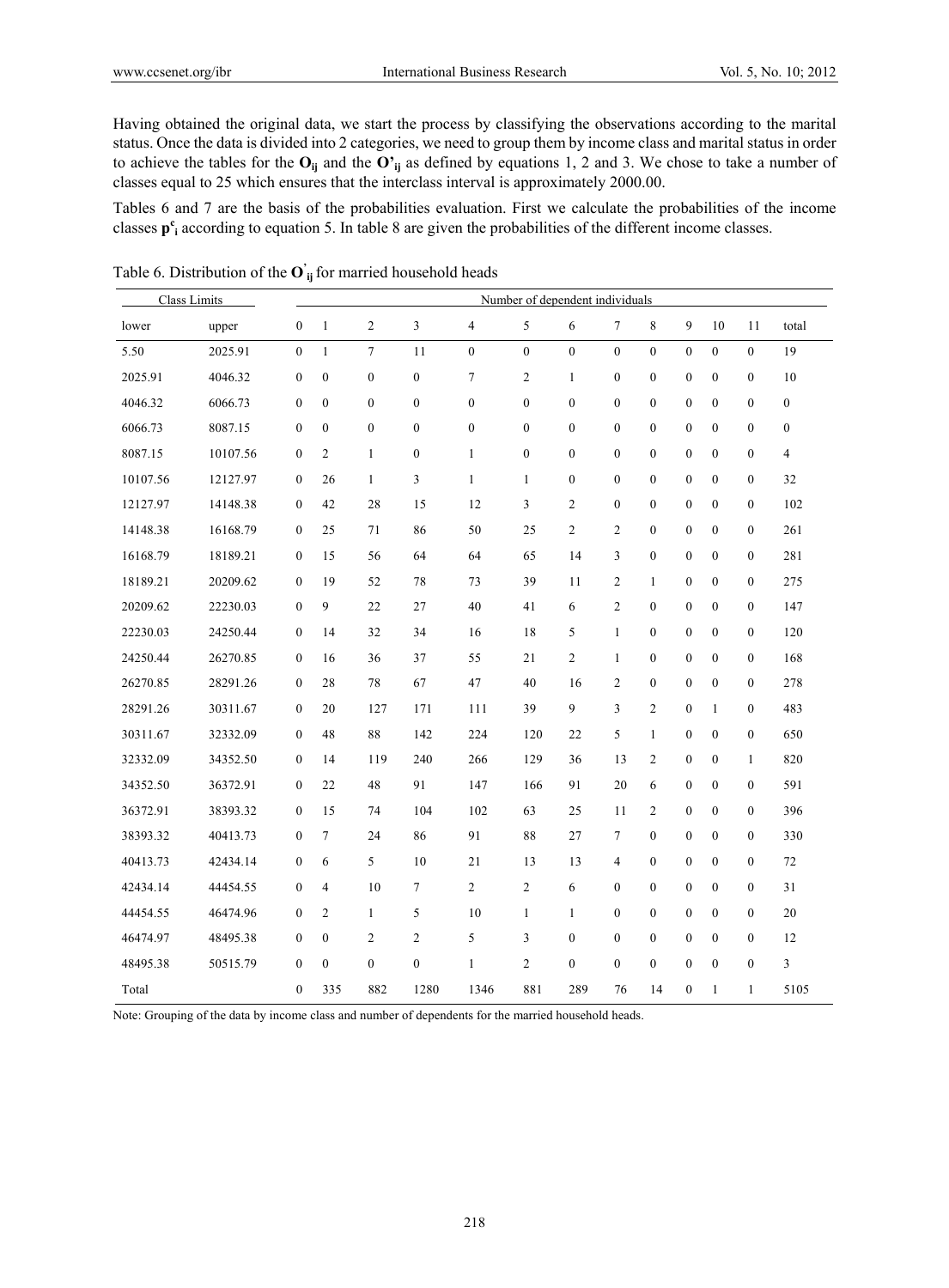|          | Class limits | Number of dependent individuals |                  |                  |          |                |                |                |                |                  |       |
|----------|--------------|---------------------------------|------------------|------------------|----------|----------------|----------------|----------------|----------------|------------------|-------|
| lower    | upper        | $\boldsymbol{0}$                | 1                | $\overline{c}$   | 3        | 4              | 5              | 6              | 7              | 8                | total |
| 5.5      | 2025.912     | $\mathbf{0}$                    | $\mathbf{0}$     | 11               | 3        | $\mathbf{0}$   | $\mathbf{0}$   | $\theta$       | $\mathbf{0}$   | $\mathbf{0}$     | 14    |
| 2025.912 | 4046.323     | $\theta$                        | $\theta$         | $\theta$         | 0        | 2              |                |                | $\Omega$       | $\Omega$         | 4     |
| 4046.323 | 6066.735     | $\Omega$                        | $\Omega$         | $\Omega$         | 0        | $\mathbf{0}$   | 0              | $\Omega$       | $\Omega$       | $\theta$         | 0     |
| 6066.735 | 8087.146     | $\theta$                        | $\theta$         | $\Omega$         | 0        | $\mathbf{0}$   | $\theta$       | $\theta$       | $\theta$       | $\theta$         | 0     |
| 8087.146 | 10107.56     | $\theta$                        | $\theta$         | $\boldsymbol{0}$ | 0        | $\Omega$       | $\Omega$       | $\theta$       | $\Omega$       | $\theta$         | 0     |
| 10107.56 | 12127.97     | $\theta$                        | $\theta$         |                  | 0        | $\theta$       | 0              | $\theta$       | $\Omega$       | $\theta$         |       |
| 12127.97 | 14148.38     | $\theta$                        | $\overline{c}$   | 2                |          | $\overline{c}$ | $\Omega$       | $\theta$       | $\theta$       | $\boldsymbol{0}$ | 7     |
| 14148.38 | 16168.79     | $\theta$                        | $\boldsymbol{0}$ | 16               | 8        |                | 0              | $\theta$       | $\theta$       | $\Omega$         | 25    |
| 16168.79 | 18189.21     | 0                               | $\Omega$         | 3                | 2        | 2              |                | $\Omega$       | $\Omega$       | $\theta$         | 8     |
| 18189.21 | 20209.62     | $\theta$                        | $\theta$         | 3                |          | $\theta$       | 0              | $\theta$       | $\theta$       | $\theta$         |       |
| 20209.62 | 22230.03     | $\Omega$                        |                  | 2                | 0        | $\Omega$       |                | $\Omega$       | $\theta$       | $\theta$         | 4     |
| 22230.03 | 24250.44     | $\theta$                        | 0                | 6                | 0        | $\theta$       | 0              | $\theta$       | $\Omega$       | $\theta$         | 6     |
| 24250.44 | 26270.85     | $\theta$                        |                  | 7                |          | $\overline{c}$ | 0              | $\theta$       | $\theta$       | $\mathbf{0}$     | 11    |
| 26270.85 | 28291.26     | $\theta$                        | $\theta$         | 9                | 4        | $\theta$       |                | $\theta$       | $\theta$       | $\boldsymbol{0}$ | 14    |
| 28291.26 | 30311.67     | $\Omega$                        | $\theta$         | 17               | 12       | $\Omega$       |                | $\Omega$       | $\Omega$       | $\theta$         | 30    |
| 30311.67 | 32332.09     | $\mathbf{0}$                    | $\boldsymbol{0}$ | 24               | 8        | $\overline{2}$ |                | 0              | 0              | $\boldsymbol{0}$ | 35    |
| 32332.09 | 34352.5      | $\theta$                        | 0                | 25               | 19       | 3              | 4              |                |                | $\mathbf{0}$     | 53    |
| 34352.5  | 36372.91     | 0                               | $\overline{c}$   | 9                | 7        | 3              | 3              | $\Omega$       |                | 1                | 26    |
| 36372.91 | 38393.32     | $\theta$                        | $\theta$         | 7                | 5        | 3              | $\overline{c}$ | $\theta$       | $\theta$       | $\mathbf{0}$     | 17    |
| 38393.32 | 40413.73     | $\theta$                        |                  |                  | 3        | $\theta$       |                | $\theta$       | $\theta$       | $\theta$         | 6     |
| 40413.73 | 42434.14     | 0                               | $\Omega$         |                  |          | $\Omega$       | 0              | $\Omega$       | $\Omega$       | $\theta$         | 2     |
| 42434.14 | 44454.55     | $\mathbf{0}$                    | 0                |                  | $\Omega$ | $\mathbf{0}$   | 0              | $\theta$       | $\theta$       | $\boldsymbol{0}$ |       |
| 44454.55 | 46474.96     | $\theta$                        | $\theta$         | $\mathbf{0}$     | $\theta$ |                | 0              | $\theta$       | 0              | $\theta$         |       |
| 46474.97 | 48495.38     | 0                               | $\theta$         | $\Omega$         | 0        | $\Omega$       | 0              | 0              | 0              | $\Omega$         | 0     |
| 48495.38 | 50515.79     | $\theta$                        | $\theta$         | $\Omega$         | 0        | $\theta$       | $\theta$       | 0              | $\Omega$       | $\theta$         | 0     |
| Total    |              | 0                               | 7                | 145              | 75       | 21             | 16             | $\overline{c}$ | $\overline{c}$ |                  | 269   |

Note: Grouping by income class and number of dependents for the unmarried household heads **j**.

# Table 8. Probability of classes

|          | Class limits | Class probabilities |  |  |
|----------|--------------|---------------------|--|--|
| lower    | upper        |                     |  |  |
| 5.5      | 2025.912     | 6.14E-03            |  |  |
| 2025.912 | 4046.323     | 2.61E-03            |  |  |
| 4046.323 | 6066.735     | $\boldsymbol{0}$    |  |  |
| 6066.735 | 8087.146     | $\theta$            |  |  |
| 8087.146 | 10107.56     | 7.44E-04            |  |  |
| 10107.56 | 12127.97     | 6.14E-03            |  |  |
| 12127.97 | 14148.38     | 2.03E-02            |  |  |
| 14148.38 | 16168.79     | 5.36E-02            |  |  |
| 16168.79 | 18189.21     | 5.36E-02            |  |  |
| 18189.21 | 20209.62     | 5.17E-02            |  |  |
| 20209.62 | 22230.03     | 2.81E-02            |  |  |
| 22230.03 | 24250.44     | 2.34E-02            |  |  |
| 24250.44 | 26270.85     | 3.41E-02            |  |  |
| 26270.85 | 28291.26     | 5.38E-02            |  |  |
| 28291.26 | 30311.67     | 9.53E-02            |  |  |
| 30311.67 | 32332.09     | 0.1276517           |  |  |
| 32332.09 | 34352.5      | 0.1622628           |  |  |
| 34352.5  | 36372.91     | 0.1148121           |  |  |
| 36372.91 | 38393.32     | 7.69E-02            |  |  |
| 38393.32 | 40413.73     | 6.27E-02            |  |  |
| 40413.73 | 42434.14     | 1.36E-02            |  |  |
| 42434.14 | 44454.55     | 5.95E-03            |  |  |
| 44454.55 | 46474.96     | 3.91E-03            |  |  |
| 46474.97 | 48495.38     | 2.23E-03            |  |  |
| 48495.38 | 50515.79     | 5.58E-04            |  |  |

Note: Probability that a given income falls in an income class.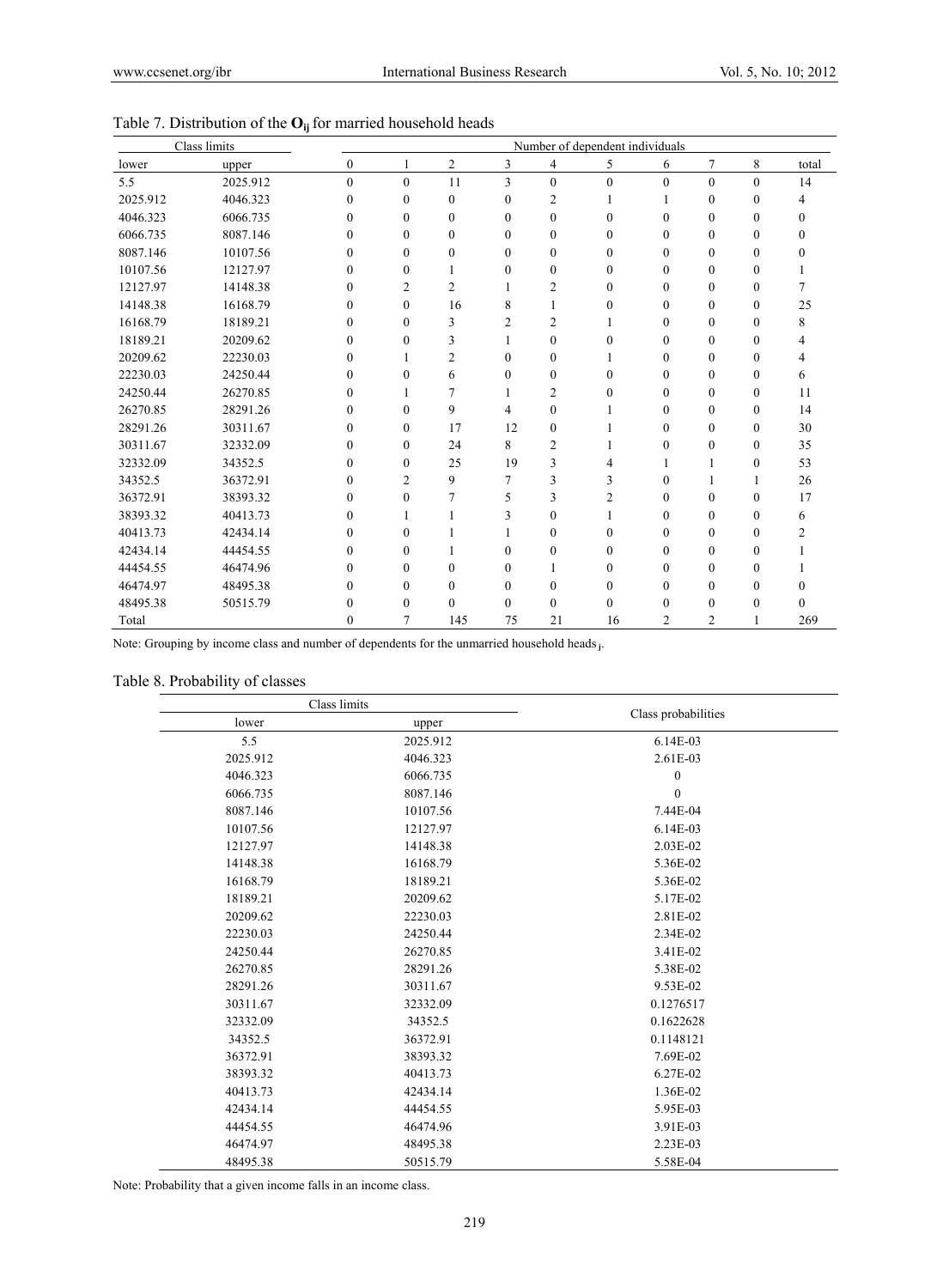Using equations 6 and 7, we evaluate the estimators of the marginal probabilities of the marital status. This is done in table 9.

| Class Limits |          |                  | Marital status Probability |
|--------------|----------|------------------|----------------------------|
| lower        | upper    | unmarried        | married                    |
| 5.5          | 2025.912 | 0.4242424        | 0.5757576                  |
| 2025.912     | 4046.323 | 0.2857143        | 0.7142857                  |
| 4046.323     | 6066.735 | $\boldsymbol{0}$ | $\boldsymbol{0}$           |
| 6066.735     | 8087.146 | $\boldsymbol{0}$ | $\boldsymbol{0}$           |
| 8087.146     | 10107.56 | $\boldsymbol{0}$ | $\mathbf{1}$               |
| 10107.56     | 12127.97 | 3.03E-02         | 0.969697                   |
| 12127.97     | 14148.38 | 6.42E-02         | 0.9357798                  |
| 14148.38     | 16168.79 | 8.68E-02         | 0.9131944                  |
| 16168.79     | 18189.21 | 2.78E-02         | 0.9722222                  |
| 18189.21     | 20209.62 | 1.44E-02         | 0.9856115                  |
| 20209.62     | 22230.03 | 2.65E-02         | 0.9735099                  |
| 22230.03     | 24250.44 | 4.76E-02         | 0.952381                   |
| 24250.44     | 26270.85 | 6.01E-02         | 0.9398907                  |
| 26270.85     | 28291.26 | 4.84E-02         | 0.9515571                  |
| 28291.26     | 30311.67 | 5.86E-02         | 0.9414063                  |
| 30311.67     | 32332.09 | 5.10E-02         | 0.9489796                  |
| 32332.09     | 34352.5  | 6.08E-02         | 0.9392202                  |
| 34352.5      | 36372.91 | 4.21E-02         | 0.9578606                  |
| 36372.91     | 38393.32 | 4.12E-02         | 0.9588377                  |
| 38393.32     | 40413.73 | 1.78E-02         | 0.9821959                  |
| 40413.73     | 42434.14 | 2.74E-02         | 0.9726027                  |
| 42434.14     | 44454.55 | 0.03125          | 0.96875                    |
| 44454.55     | 46474.96 | 4.76E-02         | 0.952381                   |
| 46474.97     | 48495.38 | $\boldsymbol{0}$ | $\mathbf{1}$               |
| 48495.38     | 50515.79 | $\boldsymbol{0}$ | $\mathbf{1}$               |

|  | Table 9. Probabilities $\mathbf{P}_{i}^{s}$ and $\mathbf{P}_{i}^{s'}$ |  |
|--|-----------------------------------------------------------------------|--|
|--|-----------------------------------------------------------------------|--|

Note: Marital status probabilities by income class.

The final step in the derivation of the probability estimates is to evaluate the marginal probability estimates of the number of dependent people knowing the class of income and the marital status of the household head in conformity with to equations 8 and 9. Table 10 gives the probability distribution of the number of dependents per household whose heads are unmarried, while table 11 gives the same for married household heads.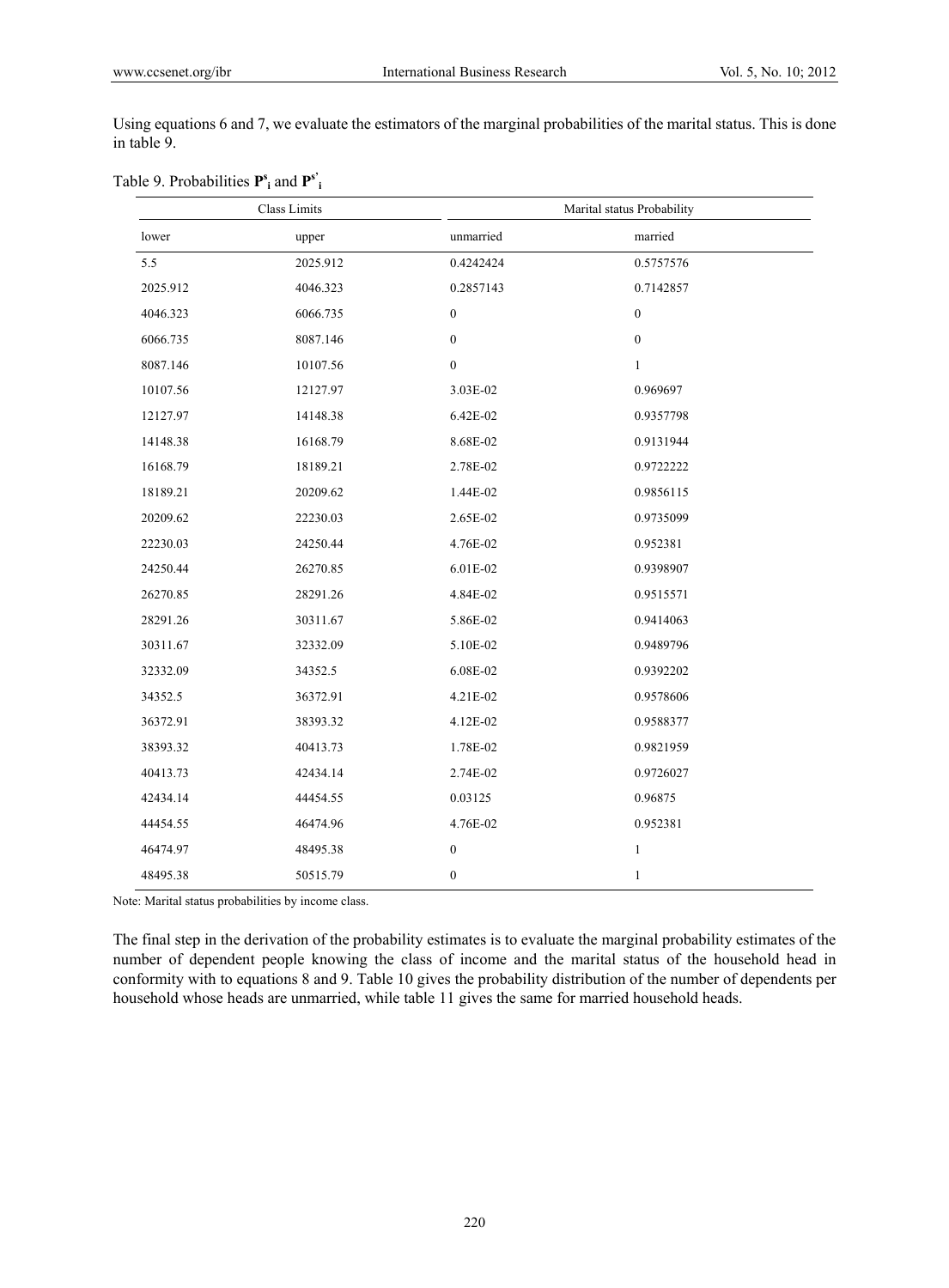# Table 10. Probability **p<sup>e</sup> ij**

|          | Class limits | Number of dependent individuals |       |                |       |                |       |       |        |       |  |
|----------|--------------|---------------------------------|-------|----------------|-------|----------------|-------|-------|--------|-------|--|
| lower    | upper        | $\mathbf{0}$                    | 1     | $\overline{2}$ | 3     | $\overline{4}$ | 5     | 6     | $\tau$ | 8     |  |
| 5.5      | 2025.91      | 0.000                           | 0.000 | 0.786          | 0.214 | 0.000          | 0.000 | 0.000 | 0.000  | 0.000 |  |
| 2025.91  | 4046.32      | 0.000                           | 0.000 | 0.000          | 0.000 | 0.500          | 0.250 | 0.250 | 0.000  | 0.000 |  |
| 4046.32  | 6066.73      | 0.000                           | 0.000 | 0.000          | 0.000 | 0.000          | 0.000 | 0.000 | 0.000  | 0.000 |  |
| 6066.73  | 8087.14      | 0.000                           | 0.000 | 0.000          | 0.000 | 0.000          | 0.000 | 0.000 | 0.000  | 0.000 |  |
| 8087.14  | 10107.55     | 0.000                           | 0.000 | 0.000          | 0.000 | 0.000          | 0.000 | 0.000 | 0.000  | 0.000 |  |
| 10107.5  | 12127.97     | 0.000                           | 0.000 | 1.000          | 0.000 | 0.000          | 0.000 | 0.000 | 0.000  | 0.000 |  |
| 12127.97 | 14148.38     | 0.000                           | 0.286 | 0.286          | 0.143 | 0.286          | 0.000 | 0.000 | 0.000  | 0.000 |  |
| 14148.38 | 16168.79     | 0.000                           | 0.000 | 0.640          | 0.320 | 0.040          | 0.000 | 0.000 | 0.000  | 0.000 |  |
| 16168.79 | 18189.20     | 0.000                           | 0.000 | 0.375          | 0.250 | 0.250          | 0.125 | 0.000 | 0.000  | 0.000 |  |
| 18189.20 | 20209.61     | 0.000                           | 0.000 | 0.750          | 0.250 | 0.000          | 0.000 | 0.000 | 0.000  | 0.000 |  |
| 20209.62 | 22230.02     | 0.000                           | 0.250 | 0.500          | 0.000 | 0.000          | 0.250 | 0.000 | 0.000  | 0.000 |  |
| 22230.03 | 24250.44     | 0.000                           | 0.000 | 1.000          | 0.000 | 0.000          | 0.000 | 0.000 | 0.000  | 0.000 |  |
| 24250.44 | 26270.85     | 0.000                           | 0.091 | 0.636          | 0.091 | 0.182          | 0.000 | 0.000 | 0.000  | 0.000 |  |
| 26270.85 | 28291.26     | 0.000                           | 0.000 | 0.643          | 0.286 | 0.000          | 0.071 | 0.000 | 0.000  | 0.000 |  |
| 28291.26 | 30311.67     | 0.000                           | 0.000 | 0.567          | 0.400 | 0.000          | 0.033 | 0.000 | 0.000  | 0.000 |  |
| 30311.67 | 32332.09     | 0.000                           | 0.000 | 0.686          | 0.229 | 0.057          | 0.029 | 0.000 | 0.000  | 0.000 |  |
| 32332.09 | 34352.5      | 0.000                           | 0.000 | 0.472          | 0.358 | 0.057          | 0.075 | 0.019 | 0.019  | 0.000 |  |
| 34352.5  | 36372.91     | 0.000                           | 0.077 | 0.346          | 0.269 | 0.115          | 0.115 | 0.000 | 0.038  | 0.038 |  |
| 36372.91 | 38393.32     | 0.000                           | 0.000 | 0.412          | 0.294 | 0.176          | 0.118 | 0.000 | 0.000  | 0.000 |  |
| 38393.32 | 40413.73     | 0.000                           | 0.167 | 0.167          | 0.500 | 0.000          | 0.167 | 0.000 | 0.000  | 0.000 |  |
| 40413.73 | 42434.14     | 0.000                           | 0.000 | 0.500          | 0.500 | 0.000          | 0.000 | 0.000 | 0.000  | 0.000 |  |
| 42434.14 | 44454.55     | 0.000                           | 0.000 | 1.000          | 0.000 | 0.000          | 0.000 | 0.000 | 0.000  | 0.000 |  |
| 44454.55 | 46474.97     | 0.000                           | 0.000 | 0.000          | 0.000 | 1.000          | 0.000 | 0.000 | 0.000  | 0.000 |  |
| 46474.97 | 48495.38     | 0.000                           | 0.000 | 0.000          | 0.000 | 0.000          | 0.000 | 0.000 | 0.000  | 0.000 |  |
| 48495.38 | 50515.79     | 0.000                           | 0.000 | 0.000          | 0.000 | 0.000          | 0.000 | 0.000 | 0.000  | 0.000 |  |

Note: Probabilities of the number of dependents per class for the non married household heads.

# Table 11. Calculation of **pe' ij**

|          | Class Limits |                |            |                | Number of dependent individuals |                |              |          |              |                |                  |              |              |
|----------|--------------|----------------|------------|----------------|---------------------------------|----------------|--------------|----------|--------------|----------------|------------------|--------------|--------------|
| lower    | upper        | $\overline{0}$ | 1          | $\overline{2}$ | 3                               | $\overline{4}$ | 5            | 6        | 7            | 8              | 9                | 10           | 11           |
| 5.5      | 2025.91      | $\Omega$       | 5.26E-02   | 0.36842        | 0.579                           | $\theta$       | $\Omega$     | $\theta$ | $\Omega$     | $\theta$       | $\Omega$         | $\Omega$     | $\mathbf{0}$ |
| 2025.91  | 4046.32      | $\Omega$       | $\theta$   | $\mathbf{0}$   | $\mathbf{0}$                    | 0.7            | 0.2          | 0.1      | $\theta$     | $\Omega$       | $\mathbf{0}$     | $\Omega$     | $\theta$     |
| 4046.32  | 6066.73      | $\theta$       | $\theta$   | $\theta$       | 0                               | $\Omega$       | $\theta$     | $\theta$ | $\theta$     | $\theta$       | $\Omega$         | $\Omega$     | $\theta$     |
| 6066.73  | 8087.14      | $\Omega$       | $\theta$   | $\Omega$       | $\theta$                        | $\Omega$       | $\mathbf{0}$ | $\theta$ | $\theta$     | $\theta$       | $\boldsymbol{0}$ | $\mathbf{0}$ | $\theta$     |
| 8087.14  | 10107.56     | $\overline{0}$ | 0.5        | 0.25           | $\Omega$                        | 0.25           | $\Omega$     | $\Omega$ | 0            | $\theta$       | $\theta$         | $\Omega$     | $\theta$     |
| 10107.56 | 12127.97     | $\overline{0}$ | 0.8125     | 0.03125        | 0.094                           | 0.03125        | 0.03125      | $\Omega$ | $\Omega$     | $\Omega$       | $\theta$         | $\Omega$     | $\theta$     |
| 12127.97 | 14148.38     | $\overline{0}$ | 0.41176    | 0.27451        | 0.147                           | 0.11765        | 2.94E-02     | 1.96E-02 | $\theta$     | $\Omega$       | $\theta$         | $\mathbf{0}$ | $\theta$     |
| 14148.38 | 16168.79 0   |                | 9.51E-02   | 0.26996        | 0.327                           | 0.19772        | 9.51E-02     | 7.60E-03 | 7.60E-03     | $\theta$       | $\theta$         | $\mathbf{0}$ | $\mathbf{0}$ |
| 16168.79 | 18189.21 0   |                | 5.36E-02   | 0.20357        | 0.229                           | 0.22143        | 0.23214      | 0.05     | $1.07E-02$ 0 |                | $\Omega$         | $\Omega$     | $\theta$     |
| 18189.21 | 20209.62     | $\overline{0}$ | 6.93E-02   | 0.18613        | 0.285                           | 0.26642        | 0.14234      | 4.01E-02 | 7.30E-03     | 3.65E-03       | $\theta$         | $\Omega$     | $\theta$     |
| 20209.62 | 22230.03 0   |                | $6.12E-02$ | 0.14966        | 0.184                           | 0.27211        | 0.27891      | 4.08E-02 | 1.36E-02 0   |                | $\theta$         | $\mathbf{0}$ | $\mathbf{0}$ |
| 22230.03 | 24250.44 0   |                | 0.11667    | 0.26667        | 0.283                           | 0.13333        | 0.15         | 4.17E-02 | $8.33E-03$ 0 |                | $\theta$         | $\Omega$     | $\theta$     |
| 24250.44 | 26270.85 0   |                | 9.30E-02   | 0.2093         | 0.221                           | 0.33721        | 0.12209      | 1.16E-02 | 5.81E-03     | $\overline{0}$ | $\Omega$         | $\mathbf{0}$ | $\theta$     |
| 26270.85 | 28291.26 0   |                | 0.10182    | 0.28727        | 0.24                            | 0.16           | 0.14545      | 5.82E-02 | 7.27E-03     | $\overline{0}$ | $\theta$         | $\Omega$     | $\theta$     |
| 28291.26 | 30311.67     | $\overline{0}$ | 4.15E-02   | 0.26141        | 0.355                           | 0.23029        | 8.09E-02     | 0.018672 | 6.22E-03     | 4.15E-03       | $\theta$         | 2.07E-03     | $\theta$     |
| 30311.67 | 32332.08     | $\overline{0}$ | 7.37E-02   | 0.13518        | 0.218                           | 0.34409        | 0.18433      | 3.53E-02 | 7.68E-03     | 1.54E-03       | $\overline{0}$   | $\mathbf{0}$ | $\mathbf{0}$ |
| 32332.08 | 34352.5      | $\overline{0}$ | 1.71E-02   | 0.1453         | 0.293                           | 0.32479        | 0.15751      | 4.27E-02 | 1.59E-02     | 2.44E-03       | $\overline{0}$   | $\mathbf{0}$ | 1.22E-03     |
| 34352.5  | 36372.91     | $\theta$       | 3.72E-02   | 8.12E-02       | 0.154                           | 0.24873        | 0.28088      | 0.153976 | 3.38E-02     | $1.02E - 02$   | $\overline{0}$   | $\Omega$     | $\theta$     |
| 36372.91 | 38393.32 0   |                | 3.79E-02   | 0.18687        | 0.263                           | 0.25758        | 0.15909      | 6.31E-02 | 2.78E-02     | 5.05E-03       | $\overline{0}$   | $\Omega$     | $\theta$     |
| 38393.32 | 40413.73 0   |                | $2.11E-02$ | 7.25E-02       | 0.263                           | 0.27492        | 0.26586      | 0.081571 | $2.11E-02$ 0 |                | $\bf{0}$         | $\mathbf{0}$ | $\theta$     |
| 40413.73 | 42434.14 0   |                | 8.45E-02   | 7.04E-02       | 0.127                           | 0.29577        | 0.1831       | 0.183099 | 5.63E-02     | $\theta$       | $\theta$         | $\theta$     | $\theta$     |
| 42434.14 | 44454.55     | $\overline{0}$ | 0.12903    | 0.32258        | 0.226                           | 6.45E-02       | 6.45E-02     | 0.193548 | $\Omega$     | $\Omega$       | $\theta$         | $\Omega$     | $\Omega$     |
| 44454.55 | 46474.97     | $\theta$       | 0.1        | 0.05           | 0.25                            | 0.5            | 0.05         | 0.05     | $\theta$     | $\theta$       | $\theta$         | $\Omega$     | $\theta$     |
| 46474.97 | 48495.38     | $\theta$       | $\theta$   | 0.16667        | 0.167                           | 0.41667        | 0.25         | $\Omega$ | $\Omega$     | $\Omega$       | $\theta$         | $\Omega$     | $\theta$     |
| 48495.38 | 50515.78     | $\overline{0}$ | $\theta$   | $\theta$       | $\mathbf{0}$                    | 0.33333        | 0.66667      | $\Omega$ | $\theta$     | $\Omega$       | $\theta$         | $\Omega$     | $\theta$     |

Note: Number of dependents probabilities per income class for the married household heads.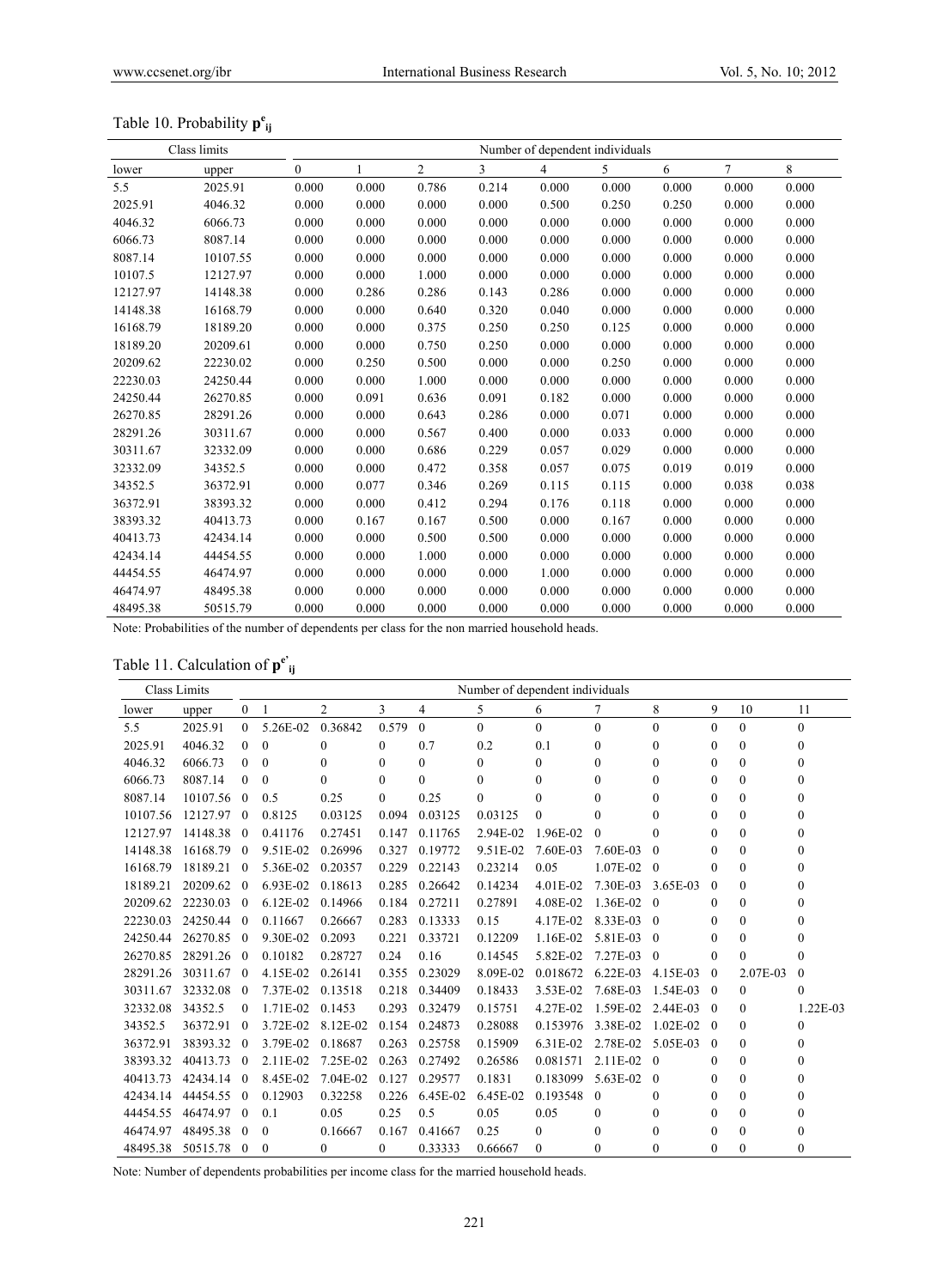Using the different estimators of the probabilities presented in Tables 8 to 11, we can generate a sample of virtual observations in accordance with the laws of probability distribution that underlie the original sample of 5374 observations insight of which is given in Table 5. We chose to include in this computer-generated sample 5000 observations each consisting of the triplet (marital status, number of dependents, income).

for the sake of the application, we use the Oxford scale to assess the consumption units. The household head counts as one unit, the spouse if any accounts for 0.7 units. Each of the other dependents in the household account for 0.5 units of consumption. The poverty line is set at 60% of the median income. It should be noted that the simulation does not impose any assumption related to the consumption units or the definition of the poverty line. Any other hypothesis can be considered.

#### **4. Simulation Algorithm**

1. For each household head in the simulation (there are 5000)

Generate income class;

Generate income in this class;

Generate marital status;

Generate the number of dependents;

Calculate the number of consumer units according to the Oxford scale;

Calculate the income per consumption unit.

2. After completing the generation process above for all the individuals, calculate the median income per consumption unit. The poverty line is equal to 60% of the median.

3. For each pair (consumption units, income), compare the income poverty line calculated in step 2 above. If the income per consumption unit is below the poverty line, add the number of consumption units to the total of poor people.

4. The poverty rate is the ratio of the number of poor people to the total number of consumption units in the sample.

| Marital Status | Number of dependents | Income   |
|----------------|----------------------|----------|
| $\theta$       | $\mathfrak{D}$       | 24535.97 |
|                | C.                   | 31209.5  |
|                | 6                    | 35876.65 |
|                | J.                   | 33630.55 |
|                |                      | 23520.31 |
|                | 4                    | 15906.58 |
|                | 3                    | 30220.16 |
| $\theta$       |                      | 16450.08 |
|                | 4                    | 29688.18 |
|                | 4                    | 31402.74 |
|                | ↑                    | 26605.43 |
|                |                      | 27768.1  |

Table 12. Sample of simulated observations

Note: Some of the data generated by the simulation program.

Now that we are able to do a simulation, it is easy to assess the threshold and the poverty rate associated with the values generated by the simulation. However, there is no reason to perform only a single simulation. In fact, we can do more in order to generate multiple values for the threshold and the poverty rate. This generation allows us to do a statistical analysis of these two variables. Do the threshold and the poverty rate follow a particular distribution law? With this in mind we conducted 500 simulation run, each requiring the realization of 5000 observations. This collection of simulations resulted in a sample of 500 poverty thresholds and poverty rates insight of which is given in the table 13, while table 14 summarizes some of the statistics relative to the threshold and the poverty rate.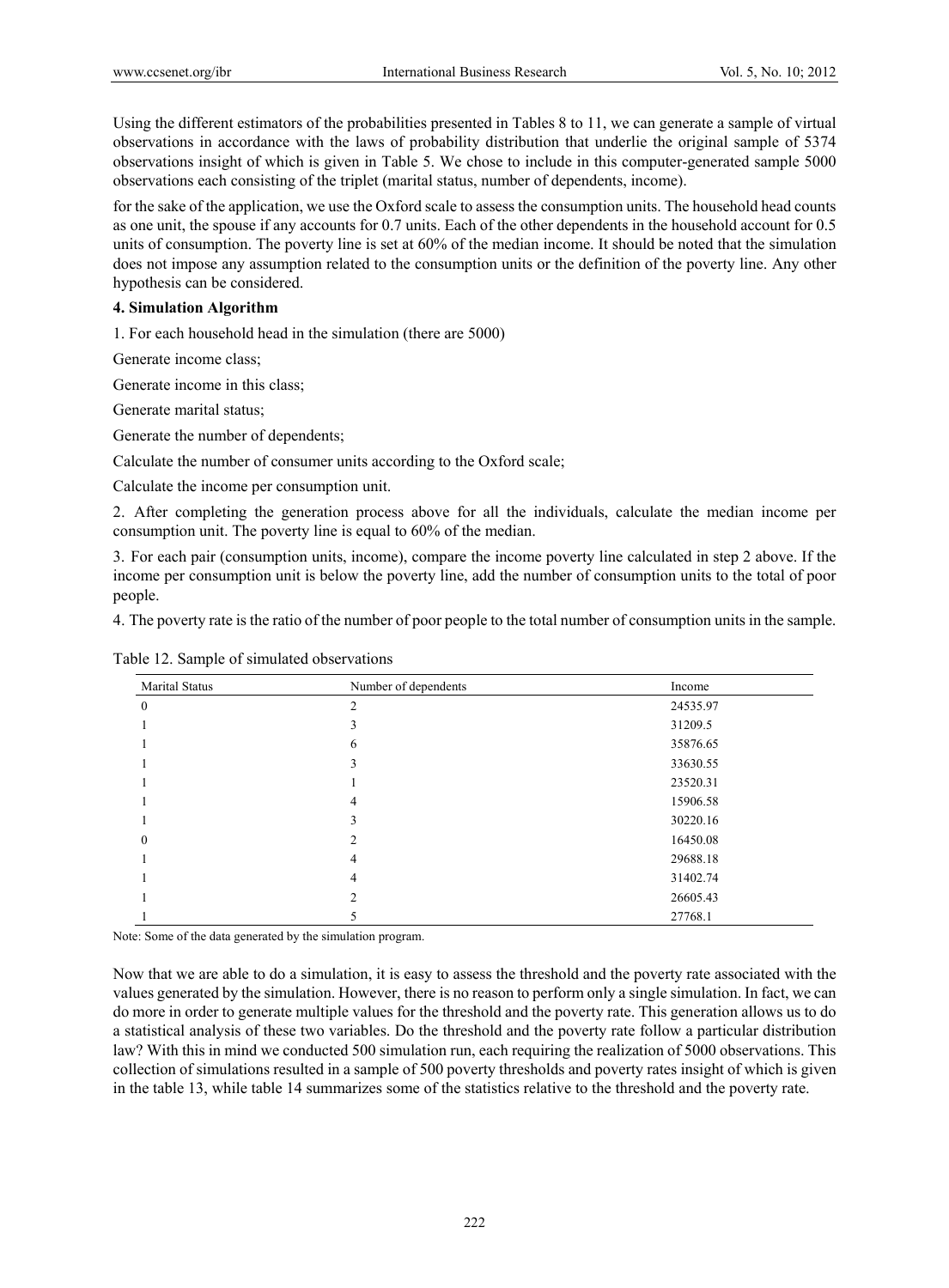| Threshold | Rate $(\% )$ |  |
|-----------|--------------|--|
| 5157.80   | 11.55        |  |
| 5092.47   | 11.51        |  |
| 5130.99   | 11.26        |  |
| 5156.49   | 10.91        |  |
| 5121.88   | 11.19        |  |
| 5134.68   | 12.12        |  |
| 5162.19   | 11.03        |  |
| 5112.28   | 11.57        |  |
| 5113.53   | 11.63        |  |
| 5146.33   | 11.77        |  |
| 5122.21   | 12.08        |  |
| 5102.48   | 11.46        |  |
| 5071.57   | 12.21        |  |
| 5158.72   | 10.91        |  |

#### Table 13. Computer generated thresholds and rates sample

#### **5. Statistical Analysis**

The 500 simulations gave birth to some statistics. The ones needed for the analysis that is to follow are summarized in table 14.

| Table 14. Statistics of the threshold and rate |  |  |  |  |
|------------------------------------------------|--|--|--|--|
|------------------------------------------------|--|--|--|--|

|                        | Origin of Statistics |              |
|------------------------|----------------------|--------------|
| <b>Statistics</b>      | Threshold            | Poverty Rate |
| Max                    | 5195.903             | 12.89        |
| Min                    | 5061.599             | 10.3         |
| Average                | 5125.401746          | 11.56904     |
| Stand, Dev             | 24.21691016          | 0.429249565  |
| Variance               | 585.2856749          | 0.1839       |
| Number of observations | 500                  | 500          |
| Grouping interval with | 6.715185547          | 0.1295       |

Note: Statistics collected after running 500 simulations.

We use the test of the goodness of fit which is based on the chi-squared distribution. If we denote by  $f_i$  the ith observed frequency of a random variable **X**, and by  $e_i$  the corresponding expected value, then the new variable  $\chi^2$ <sub>c</sub> (chi squared calculated) =  $(f_i-e_i)^2$  /  $e_i$  follows the chi square distribution.  $e_i$  represent the expected values if the variable **X** under study (the threshold or the poverty rate) is following a definite law. We start from the null hypothesis that the variable **X** under consideration follows the normal distribution and we verify if indeed the sample data support or refute this hypothesis. The value of the  $\chi^2$  is compared to  $\chi^2$  whose value is the theoretical value of a random variable following the chi square distribution. All calculations are given in tables 15 and 16. We suggest to the reader Lapin L.L. (1973).

#### *5.1 Poverty Threshold Statistical Analysis*

The chi squared value calculated in Table 15 is 26.6540752 and the tabulated chi squared for 14 degrees of freedom is 26. 873. For a 2% risk, thus, we cannot reject the hypothesis of normality of the threshold distribution. Following this, the distribution of the threshold can be completely described by the normal distribution with an expected value equal to 5125.401753 and a variance of 586.4585921.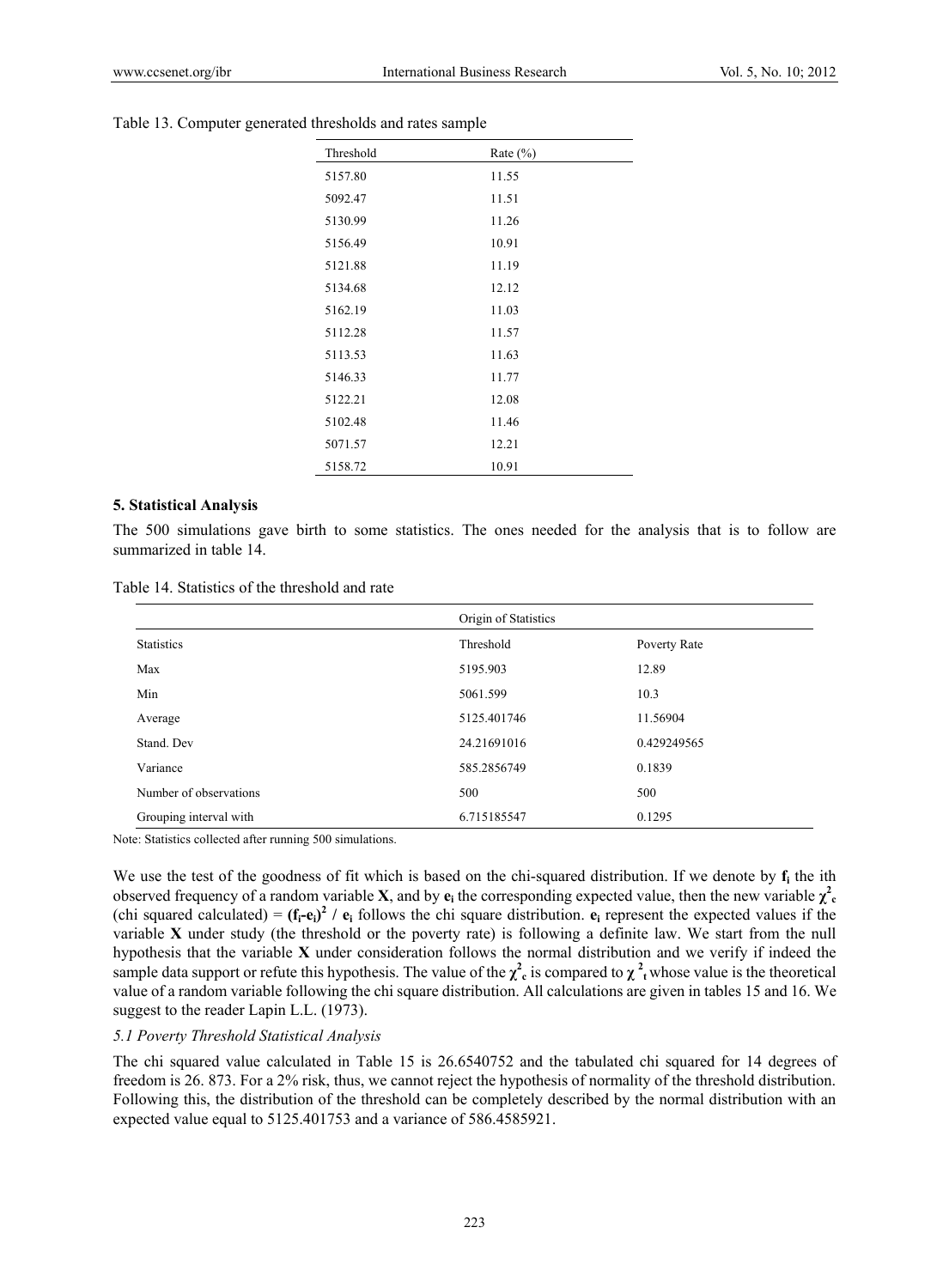| Class    | Lower | Class   | Upper | $f_i$    | $f_i$ | prob   | upper | Interval | $e_i$   | $e_i$  | $(f_i-e_i)$ | $(f_i-e_i)^2$ | $(f_i-e_i)^2/e_i$ |
|----------|-------|---------|-------|----------|-------|--------|-------|----------|---------|--------|-------------|---------------|-------------------|
| limit    |       | Limit   |       |          |       | limit  |       | prob     |         |        |             |               |                   |
| $\theta$ |       | 5061.60 |       | $\theta$ | 9     | 0.0042 |       | 0.00421  | 2.1057  | 9.3803 | $-0.3803$   | 0.1447        | 0.0154            |
| 5061.60  |       | 5068.31 |       | 4        |       | 0.0092 |       | 0.00499  | 2.4959  |        |             |               |                   |
| 5068.31  |       | 5075.03 |       | 5        |       | 0.0188 |       | 0.00956  | 4.7787  |        |             |               |                   |
| 5075.03  |       | 5081.74 |       | 8        |       | 0.0357 |       | 0.01695  | 8.4764  |        | $-0.4764$   | 0.2270        | 0.0268            |
| 5081.74  |       | 5088.46 |       | 12       |       | 0.0636 |       | 0.02786  | 13.9294 |        | $-1.9294$   | 3.7225        | 0.2672            |
| 5088.46  |       | 5095.18 |       | 19       |       | 0.1060 |       | 0.04241  | 21.2064 |        | $-2.2064$   | 4.8684        | 0.2296            |
| 5095.18  |       | 5101.89 |       | 30       |       | 0.1658 |       | 0.05982  | 29.9104 |        | 0.0896      | 0.0080        | 0.0003            |
| 5101.89  |       | 5108.61 |       | 36       |       | 0.2440 |       | 0.07817  | 39.0836 |        | $-3.0836$   | 9.5086        | 0.2433            |
| 5108.61  |       | 5115.32 |       | 75       |       | 0.3386 |       | 0.09463  | 47.3137 |        | 27.6863     | 766.5327      | 16.2011           |
| 5115.32  |       | 5122.04 |       | 46       |       | 0.4447 |       | 0.10613  | 53.0638 |        | $-7.0638$   | 49.8972       | 0.9403            |
| 5122.04  |       | 5128.75 |       | 49       |       | 0.5550 |       | 0.11027  | 55.1353 |        | $-6.1353$   | 37.6419       | 0.6827            |
| 5128.75  |       | 5135.47 |       | 57       |       | 0.6611 |       | 0.10615  | 53.0739 |        | 3.9261      | 15.4142       | 0.2904            |
| 5135.47  |       | 5142.18 |       | 36       |       | 0.7558 |       | 0.09466  | 47.3317 |        | $-11.3317$  | 128.4074      | 2.7129            |
| 5142.18  |       | 5148.90 |       | 37       |       | 0.8340 |       | 0.07821  | 39.1059 |        | $-2.1059$   | 4.4350        | 0.1134            |
| 5148.90  |       | 5155.61 |       | 29       |       | 0.8939 |       | 0.05987  | 29.9332 |        | $-0.9332$   | 0.8708        | 0.0291            |
| 5155.61  |       | 5162.33 |       | 23       |       | 0.9363 |       | 0.04245  | 21.2266 |        | 1.7734      | 3.1448        | 0.1482            |
| 5162.33  |       | 5169.04 |       | 13       |       | 0.9642 |       | 0.02789  | 13.9453 |        | $-0.9453$   | 0.8936        | 0.0641            |
| 5169.04  |       | 5175.76 |       | 7        |       | 0.9812 |       | 0.01698  | 8.4878  |        | $-1.4878$   | 2.2134        | 0.2608            |
| 5175.76  |       | 5182.47 |       | 10       | 14    | 0.9908 |       | 0.00957  | 4.7860  | 9.3962 | 4.6038      | 21.1949       | 4.4285            |
| 5182.47  |       | 5189.19 |       | 1        |       | 0.9958 |       | 0.00500  | 2.5002  |        |             |               |                   |
| 5189.19  |       | 25000   |       | 3        |       | 1.0000 |       | 0.00422  | 2.1100  |        |             |               |                   |
| total    |       |         |       | 500      |       |        |       |          | 500     |        |             |               | 26.6540752        |

Table 15. Calculation of the goodness of fit test for the threshold

Note: Required computations to evaluate the calculated chi squared value  $\chi^2$  for the threshold.



Figure 1. Distribution of the poverty threshold and normal distribution

Description: Serie 1: the expected values of the threshold under the normal distribution eij. Serie 2 their actual observed values oij.

If the assumption of the normal distribution for the threshold must be accepted, then we can calculate a confidence interval. Let's assume that the desired degree of confidence is c with  $0 \le c \le 100\%$ .  $\alpha$ , the risk is 1-c, and therefore  $0 \le \alpha \le 100\%$ . In accordance with the desired degree of confidence, we get  $z_1$ - $\alpha/2$  from the table of the standard normal distribution. The confidence interval for the poverty threshold would be:

Average threshold 
$$
\pm z_{1-a/2} \cdot \text{standard deviation of the threshold}
$$
 (21)

Thus, for a confidence level of 95%,  $z_1$ <sub>1- $\alpha/2$ </sub> = 1.96. So we can estimate the 95 % confidence interval for the threshold rate:  $5125.401753 \pm 1.96 \times 24.21690715 = 5125.401753 \pm 47.465138$ .

That is confidence interval runs from 5077.93662 to 5172.86689.

#### *5.2 Poverty Rate Statistical Analysis*

The Chi squared value calculated in Table 16 being 8.8316, and the tabulated chi squared for 13 degrees of freedom being 22.362. For a risk of 5%, we cannot reject the assumption of normality of the poverty rate distribution. Thus, the distribution of the poverty rate can be completely described by the normal distribution with an expected value equal to 0.1843 and a variance of 11.5690.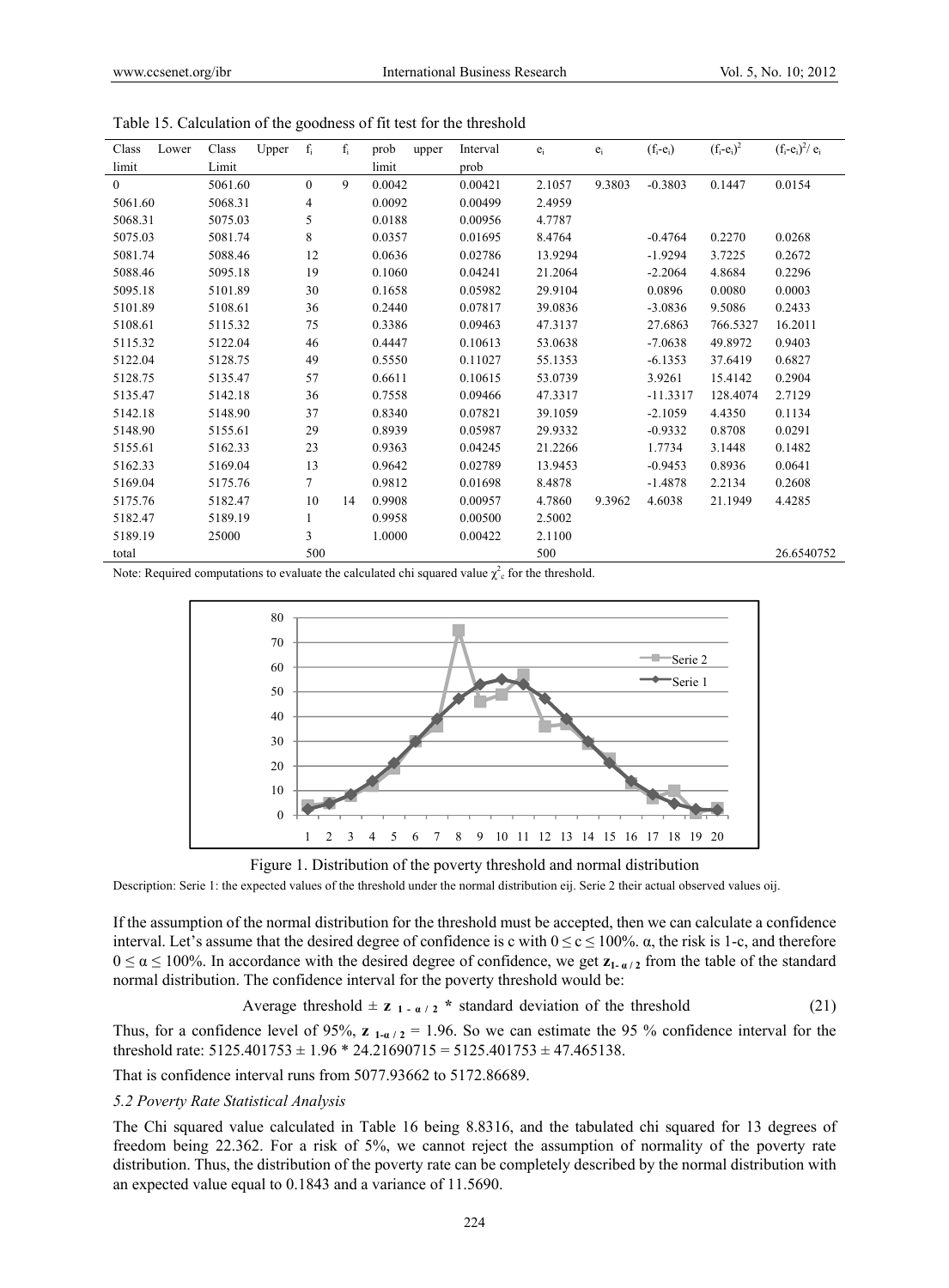| Lower limit    | <b>Upper Limit</b> | $f_i$            | $f_i$ Upper lim probability | Interval probability | $e_i$   | $e_i$   | $f_i-e_i$ | $(f_i-e_i)^2$ | $(f_i - o_i)^2 / e_i$ |
|----------------|--------------------|------------------|-----------------------------|----------------------|---------|---------|-----------|---------------|-----------------------|
| $\overline{0}$ | 10.3               | $\boldsymbol{0}$ | 7 0.0016                    | 0.0016               | 0.77809 | 10.0583 | $-3.0583$ | 9.3532        | 0.9299                |
| 10.30          | 10.43              | 3                | 0.0040                      | 0.0024               | 1.2062  |         |           |               |                       |
| 10.43          | 10.56              | 3                | 0.0093                      | 0.0053               | 2.6709  |         |           |               |                       |
| 10.56          | 10.69              | $\mathbf{1}$     | 0.0201                      | 0.0108               | 5.4031  |         |           |               |                       |
| 10.69          | 10.82              | 10               | 0.0401                      | 0.0200               | 9.9861  |         | 0.0139    | 0.0002        | 0.0000                |
| 10.82          | 10.95              | 17               | 0.0738                      | 0.0337               | 16.8621 |         | 0.1379    | 0.0190        | 0.0011                |
| 10.95          | 11.08              | 24               | 0.1258                      | 0.0520               | 26.0135 |         | $-2.0135$ | 4.0540        | 0.1558                |
| 11.08          | 11.21              | 33               | 0.1992                      | 0.0733               | 36.6651 |         | $-3.6651$ | 13.4327       | 0.3664                |
| 11.21          | 11.34              | 59               | 0.2936                      | 0.0944               | 47.2146 |         | 11.7854   | 138.8955      | 2.9418                |
| 11.34          | 11.47              | 59               | 0.4047                      | 0.1111               | 55.5483 |         | 3.4517    | 11.9143       | 0.2145                |
| 11.47          | 11.60              | 67               | 0.5241                      | 0.1194               | 59.7084 |         | 7.2916    | 53.1670       | 0.8904                |
| 11.60          | 11.72              | 52               | 0.6414                      | 0.1173               | 58.6370 |         | $-6.6370$ | 44.0495       | 0.7512                |
| 11.72          | 11.85              | 47               | 0.7466                      | 0.1052               | 52.6112 |         | $-5.6112$ | 31.4858       | 0.5985                |
| 11.85          | 11.98              | 38               | 0.8329                      | 0.0863               | 43.1277 |         | $-5.1277$ | 26.2928       | 0.6097                |
| 11.98          | 12.11              | 30               | 0.8975                      | 0.0646               | 32.3001 |         | $-2.3001$ | 5.2902        | 0.1638                |
| 12.11          | 12.24              | 26               | 0.9417                      | 0.0442               | 22.1014 |         | 3.8986    | 15.1990       | 0.6877                |
| 12.24          | 12.37              | 15               | 0.9693                      | 0.0276               | 13.8167 |         | 1.1833    | 1.4002        | 0.1013                |
| 12.37          | 12.50              | 7                | 0.9851                      | 0.0158               | 7.8915  |         | $-0.8915$ | 0.7947        | 0.1007                |
| 12.50          | 12.63              | 7                | 9 0.9933                    | 0.0082               | 4.1179  | 7.4582  | 1.5418    | 2.3772        | 0.3187                |
| 12.63          | 12.76              | $\mathbf{1}$     | 0.9972                      | 0.0039               | 1.9632  |         |           |               |                       |
| 12.76          | 12.89              | $\mathbf{1}$     | 0.9990                      | 0.0017               | 0.8551  |         |           |               |                       |
| 12.89          | $\infty$           | $\boldsymbol{0}$ | 1.0000                      | 0.0010               | 0.5221  |         |           |               |                       |
| total          |                    | 500              |                             | 1.0000               | 500     |         |           |               | 8.8316                |

Table 16. Calculation of the goodness of fit test for the rate

Note: Required computations to evaluate the calculated chi squared value  $\chi^2$  for the rate.



Description: Serie1: the expected values of the rate under the normal distribution eij. Serie2 their actual observed values oij.

If the assumption of the normal distribution for the rate must be accepted, then we can calculate a confidence interval:

Average rate 
$$
\pm z_{1-\alpha/2} \cdot
$$
 standard deviation of the rate (22)

Thus, for a confidence level of 95%, we saw that  $z_1$ <sub>- $\alpha/2$ </sub> = 1.96. So we can estimate the 95% confidence interval for the poverty rate as  $11,569\pm1.96*0,4292=11,569\pm0,841232$ . Therefore the 95 % confidence interval for the poverty rate is from 10.727768 to 12.410232.

#### **6. Conclusion**

This paper develops a new methodology to provide robust interval estimates of the poverty threshold and its rate in a society. The estimate is robust because we can decide a priori of an acceptable level of confidence. Furthermore, the developed methodology is not expensive because it requires taking a single sample from which will be derived